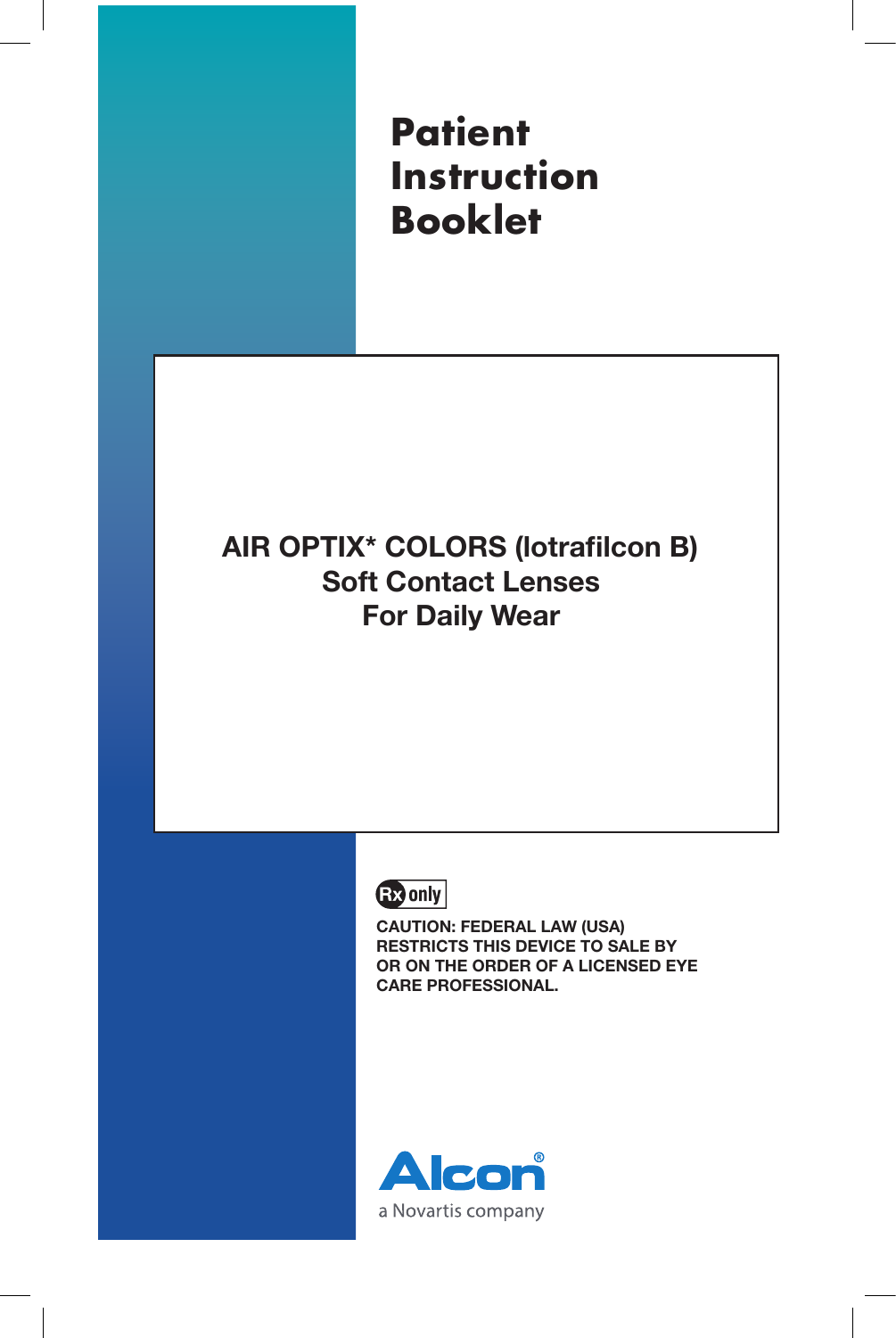This page intentionally left blank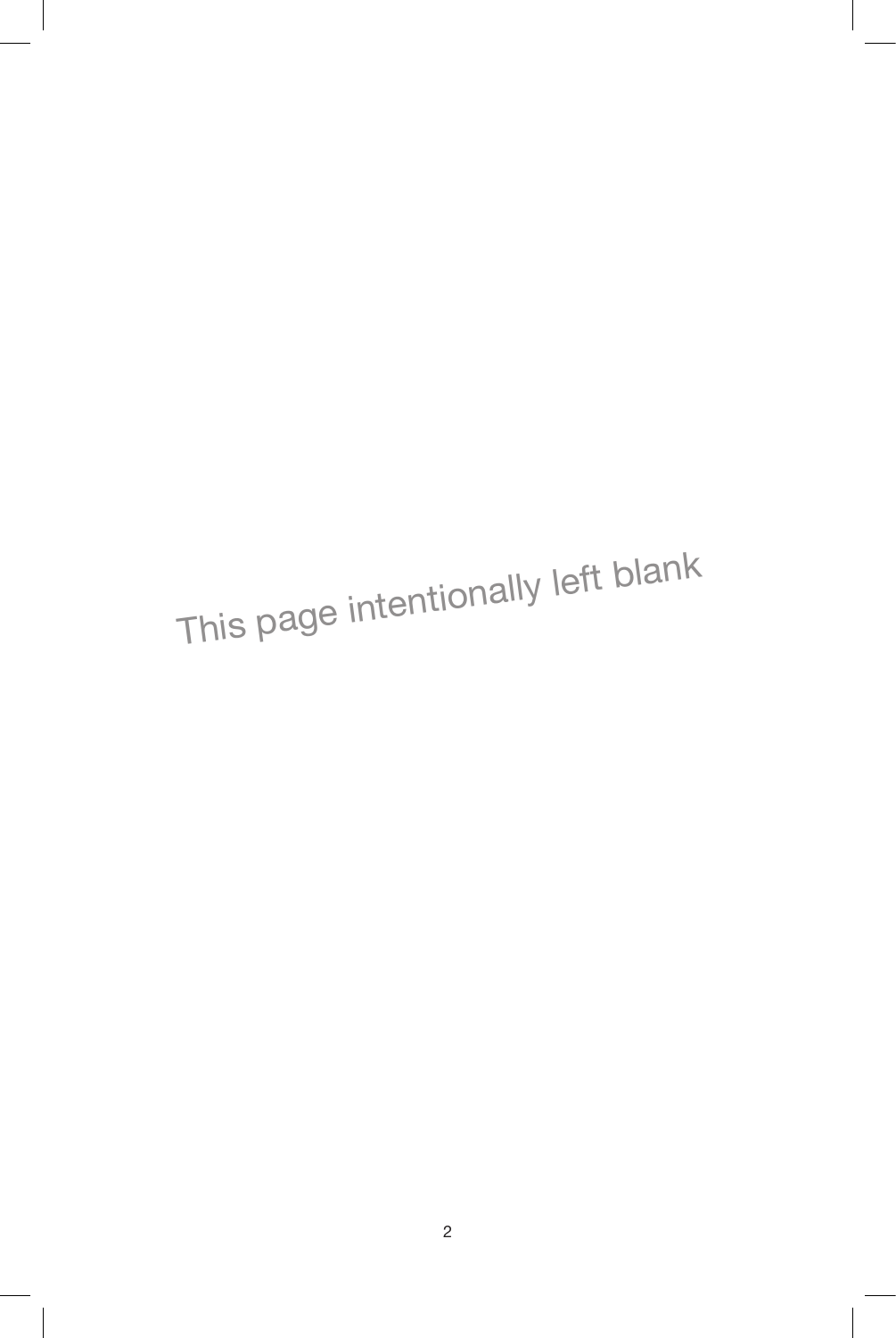## *Table of Contents*

|                                                        | 7              |
|--------------------------------------------------------|----------------|
|                                                        | 7              |
|                                                        | $\overline{7}$ |
|                                                        | 8              |
|                                                        | 9              |
| What You Should Know About Contact Lens Wear           | 9              |
| Adverse Reactions (Possible Problems)                  | 10             |
|                                                        | 10             |
|                                                        | 11             |
| GENERAL GUIDELINES FOR SAFE CONTACT LENS               | 12             |
|                                                        | 13             |
|                                                        | 13             |
|                                                        | 13             |
| Cosmetic Products and Your Lenses                      | 14             |
| Other Eye Care Products and Medications                | 14             |
|                                                        | 15             |
|                                                        | 15             |
| Step 1 – Wash, Rinse, and Dry Hands                    | 15             |
| Step 2 – Open the Multipack Carton and Lens Container  | 15             |
| Step 3 - Inspect the Lens for Damage or Foreign Matter | 16             |
| Step 4 - Make Sure the Lens Is Right Side Out          | 17             |
|                                                        | 18             |
|                                                        | 19             |
|                                                        | 20             |
| Step 1 - Wash, Rinse, and Dry Hands                    | 20             |
| Step 2 - Make Sure Lens is on the Eye                  | 20             |
|                                                        | 20             |
|                                                        | 20             |
|                                                        | 21             |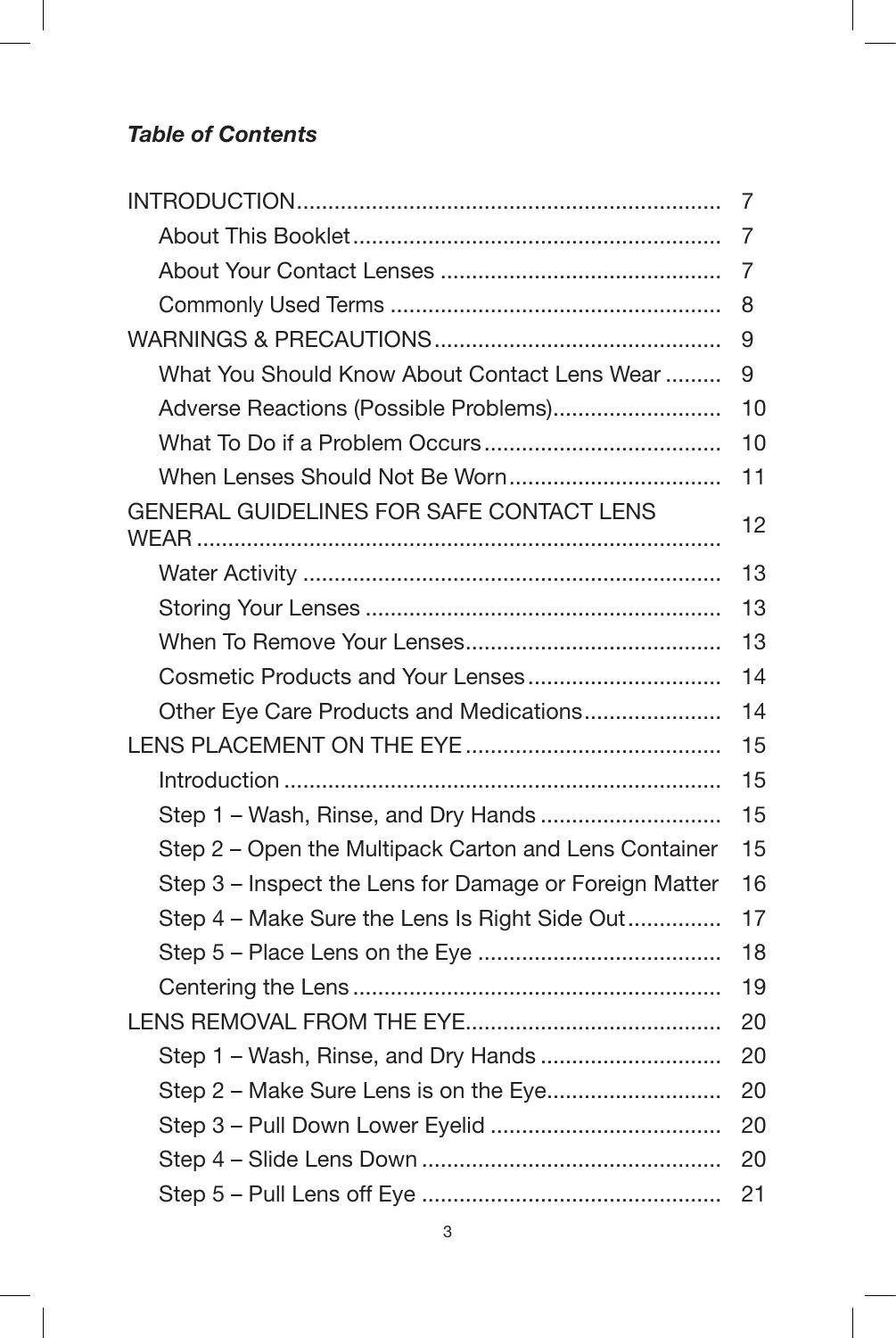This page intentionally left blank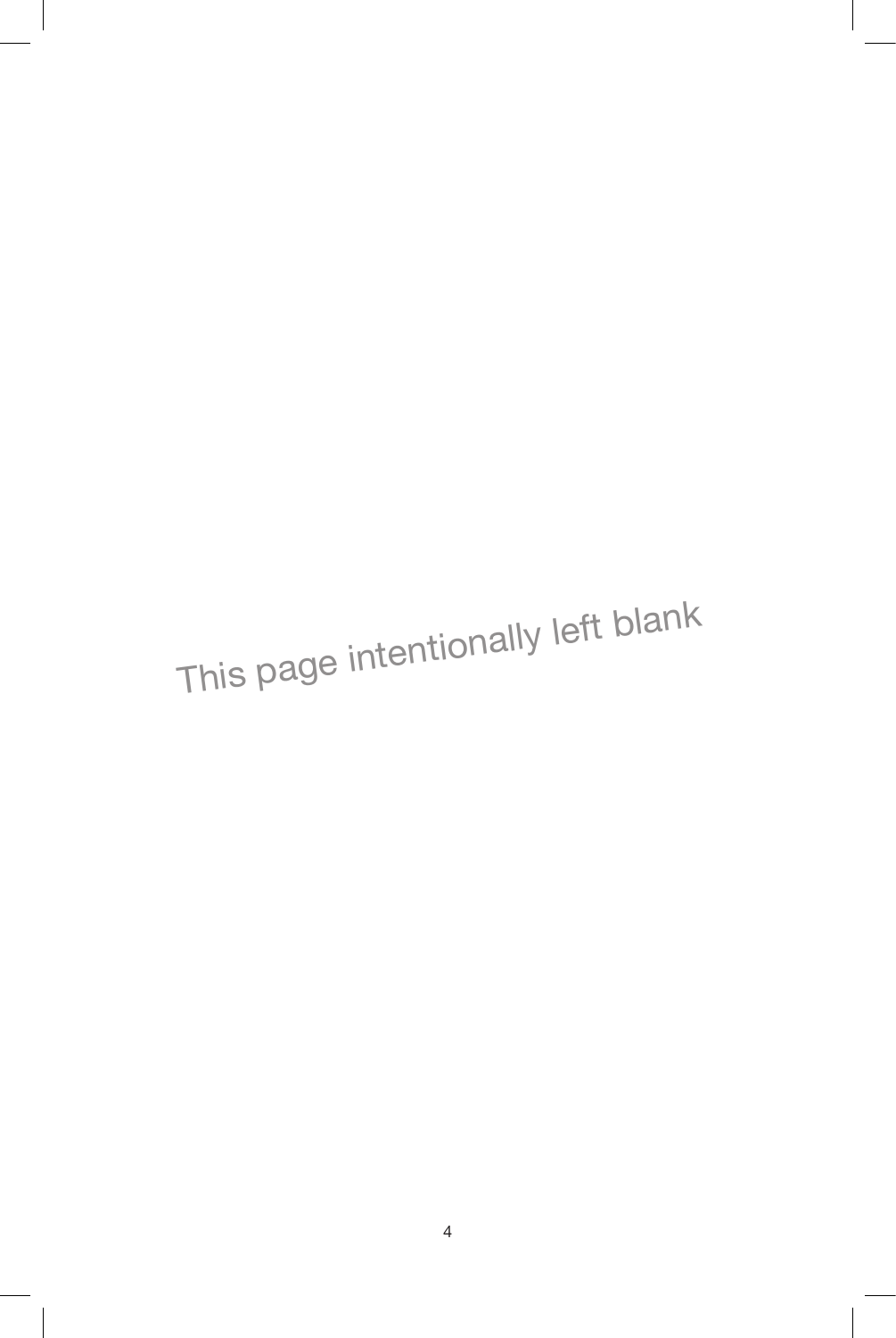|                                               | 21 |
|-----------------------------------------------|----|
|                                               | 21 |
|                                               | 21 |
|                                               | 21 |
|                                               | 23 |
|                                               | 23 |
|                                               | 24 |
|                                               | 25 |
|                                               | 26 |
|                                               | 27 |
| Using Lens Wetting Drops (Lens Lubricant)     | 27 |
|                                               | 27 |
|                                               | 27 |
|                                               | 27 |
| <b>INSTRUCTIONS FOR THE MONOVISION WEARER</b> | 28 |
| LENS CARE PRODUCT CHART FOR SOFT CONTACT      | 29 |
|                                               | 31 |
|                                               | 31 |
|                                               | 31 |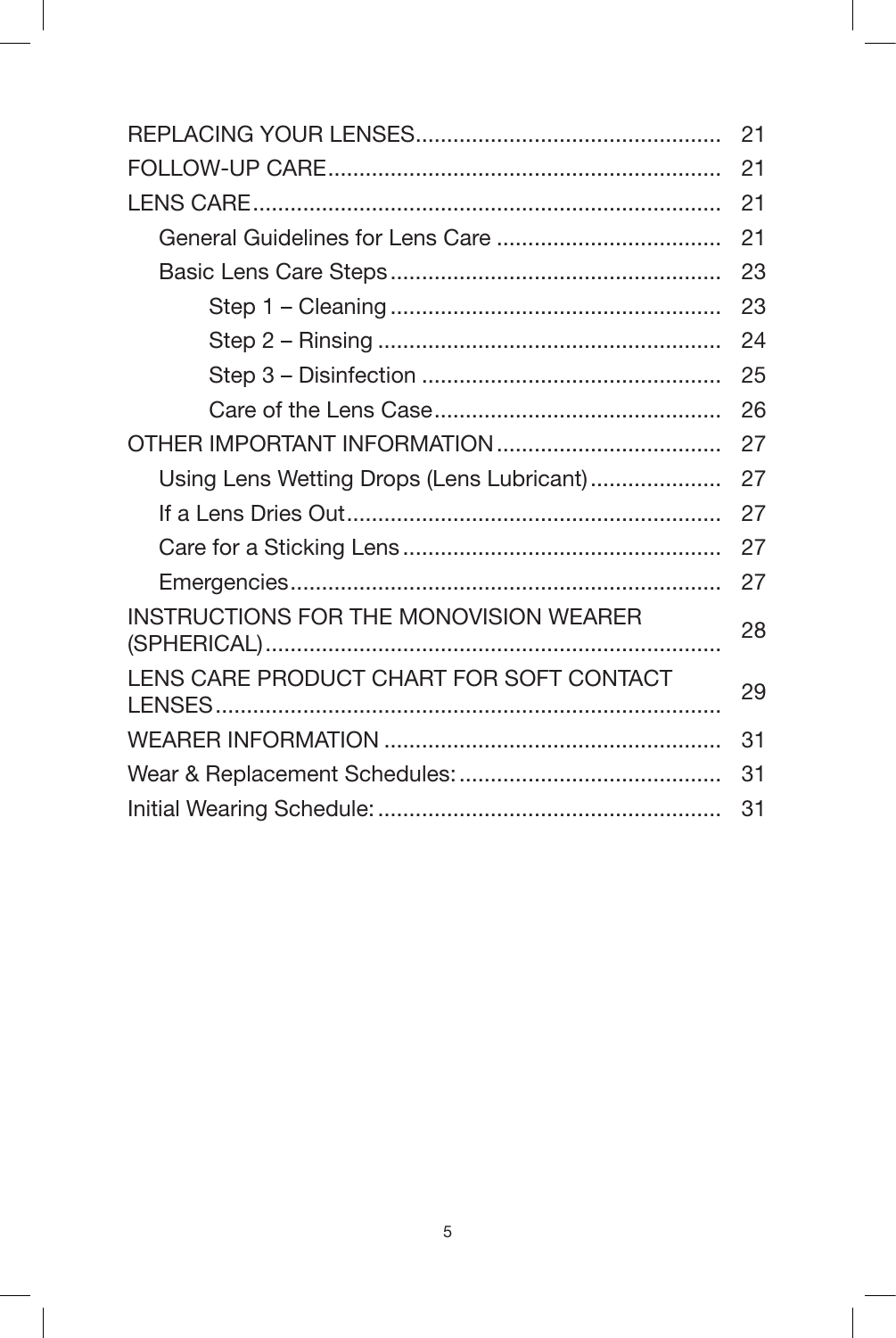This page intentionally left blank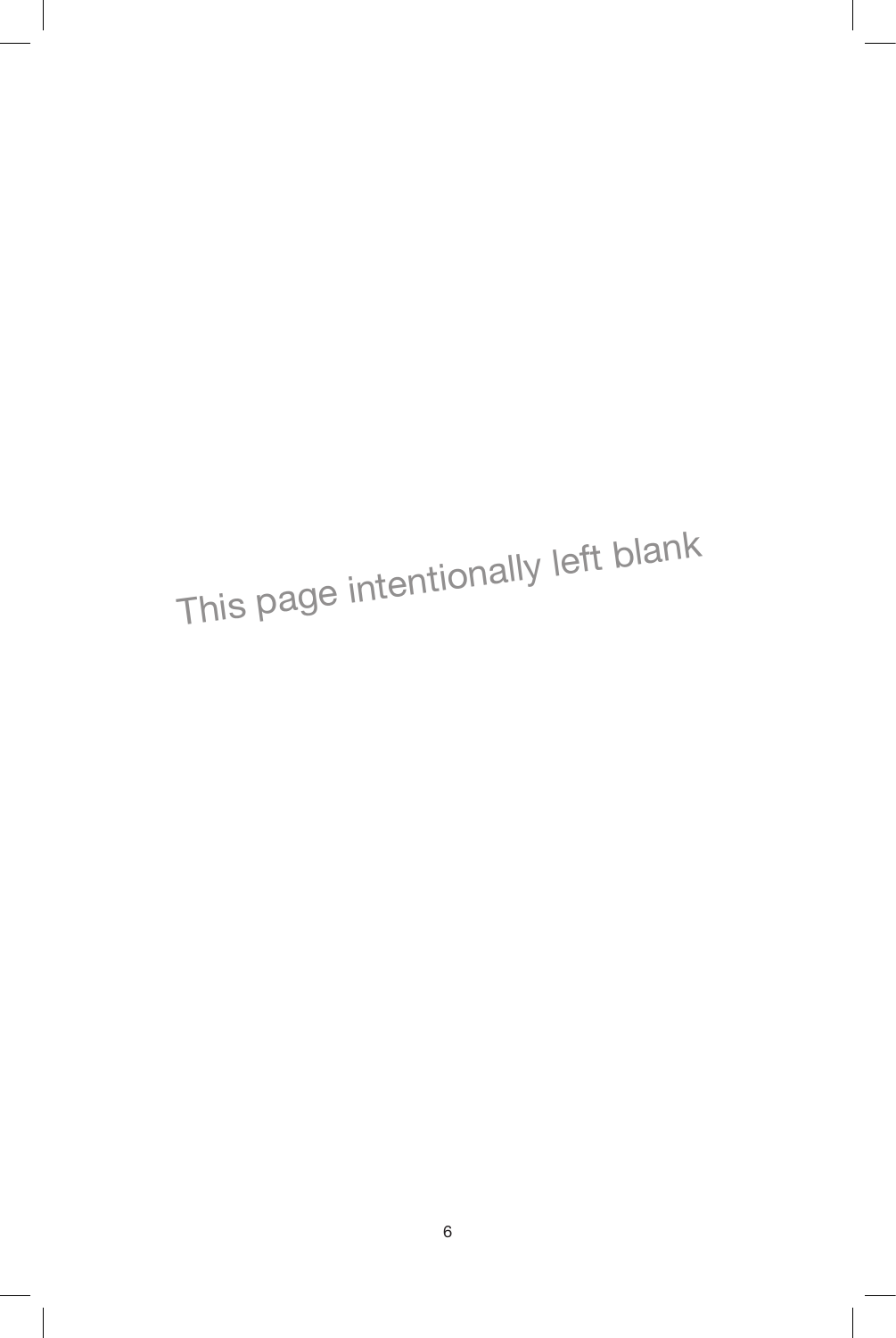#### *INTRODUCTION*

#### *Welcome!*

AIR OPTIX\* COLORS (lotrafilcon B) soft contact lenses combine beautiful color with breathable silicone hydrogel lens material for beautiful and comfortable lens wear.

#### *About This Booklet*

This booklet explains how to safely use your AIR OPTIX\* COLORS contact lenses. Please read it carefully and keep it in a safe place for future reference. If you have questions after reading this booklet, call or visit your eye care professional. Also, you may call Medical Product Information toll free in the USA at 1-800-757-9785.

In addition to the information presented in this booklet, please be sure to follow the recommendations of your eye care professional for successful and safe contact lens wear. If you do not, you may:

- Increase the chances of serious eye infection and injury.
- Cause damage to your contact lenses.

#### *About Your Contact Lenses*

AIR OPTIX\* COLORS (lotrafilcon B) contact lenses are available in a range of prescription powers and in a wide palette of beautiful colors. They are also available for people who do not need vision correction.

AIR OPTIX\* COLORS contact lenses are intended for daily wear only and must be removed before sleeping. Your eye care professional will determine the replacement schedule as well as the length of time the lenses may be worn each day before removal for cleaning, rinsing, and disinfection. You should also discuss with your eye care professional the frequency of follow-up care.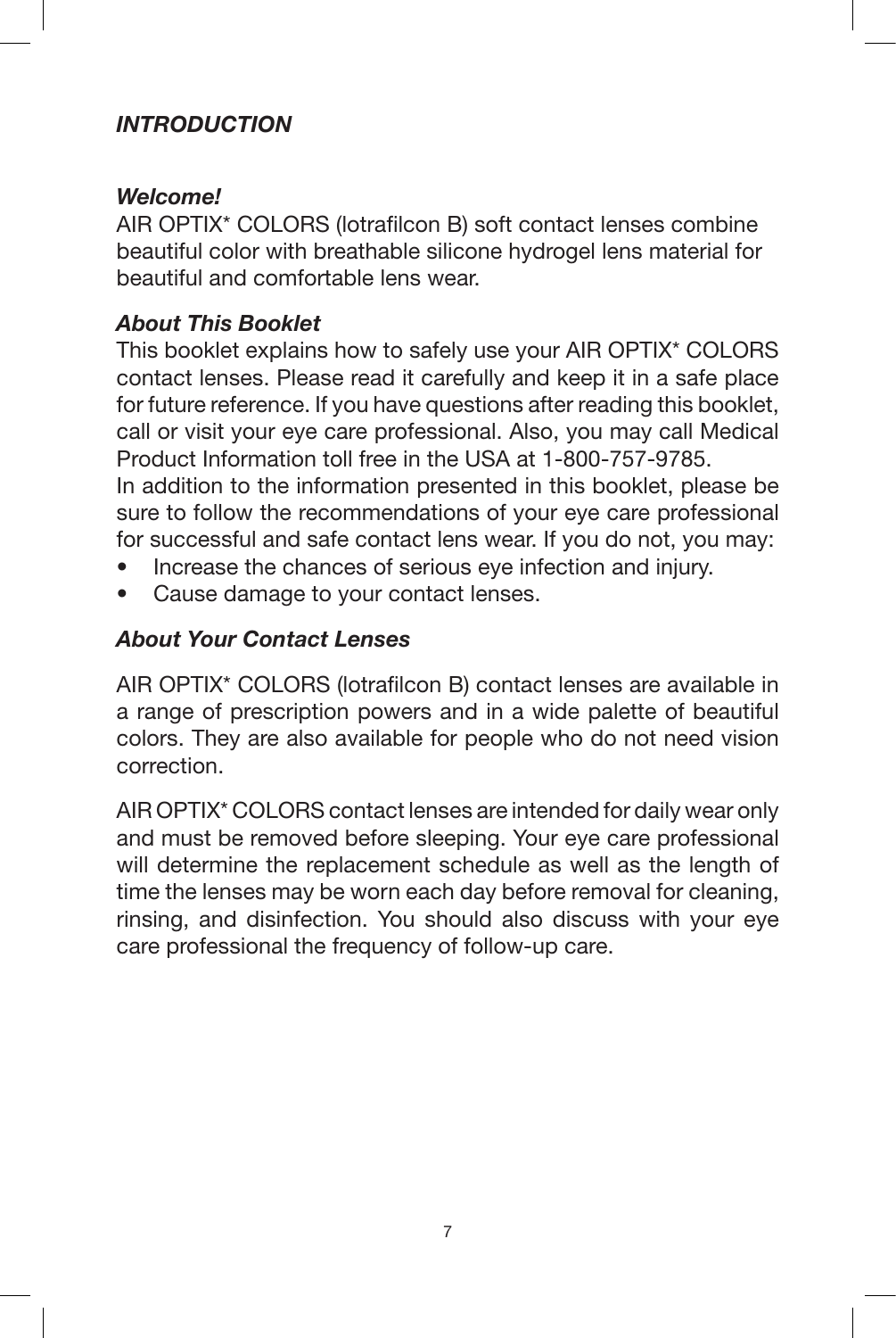#### *Commonly Used Terms*

Here are some useful definitions for terms regularly used when speaking about contact lenses and vision conditions.

- **Cornea** The clear front part of the eye, permitting light to enter. The cornea is located in front of the iris and pupil
	- Iris The colored part of the eve which controls the size of the pupil.
	- Pupil The black round opening surrounded by the iris.
- Lens Deposits Contaminants such as cosmetics, lotions, protein from the tear film, environmental pollutants, etc., which collect on the lens surface.
- Daily Wear Contact lens wear for less than 24 hours a day, while awake. Normal daily wear of contact lenses assumes a minimum 6-hour period of non-lens wear each day. Individual wearing times will vary.
- **Disinfection** A process that kills harmful microorganisms (germs) which can cause serious eye infections.

The following may appear on the labels or cartons:

| <b>Symbol</b>  | <b>Description</b>                                                         | <b>Symbol</b>       |
|----------------|----------------------------------------------------------------------------|---------------------|
|                | <b>CAUTION: Federal</b><br>(United States) law<br>restricts this device to |                     |
| $Ex$ only      | sale by or on the<br>order of a licensed eye<br>care professional.         | <b>REP</b><br>EC    |
| <b>STERILE</b> | Steam sterilized                                                           | <b>DIA</b>          |
| <b>EXP</b>     | Use by date (Expiry                                                        | BC                  |
|                | date)                                                                      | <b>PWR</b>          |
| <b>LOT</b>     | Batch code                                                                 | $C \epsilon_{0086}$ |
| en             | Example of two letter<br>language code<br>(English)                        |                     |
| Do Not Reuse   | Do not reuse                                                               |                     |

| Symbol                        | <b>Description</b>                                        |  |  |
|-------------------------------|-----------------------------------------------------------|--|--|
|                               | Manufacturer                                              |  |  |
| EC<br><b>REP</b>              | Authorized<br>Representative<br><b>European Community</b> |  |  |
| <b>DIA</b>                    | Diameter                                                  |  |  |
| ВC                            | Base curve                                                |  |  |
| <b>PWR</b>                    | Lens power                                                |  |  |
| $\mathsf{CE}_{\mathsf{onss}}$ | European conformity<br>sign                               |  |  |
| i                             | See product instructions                                  |  |  |
|                               | Packaging waste<br>license sign                           |  |  |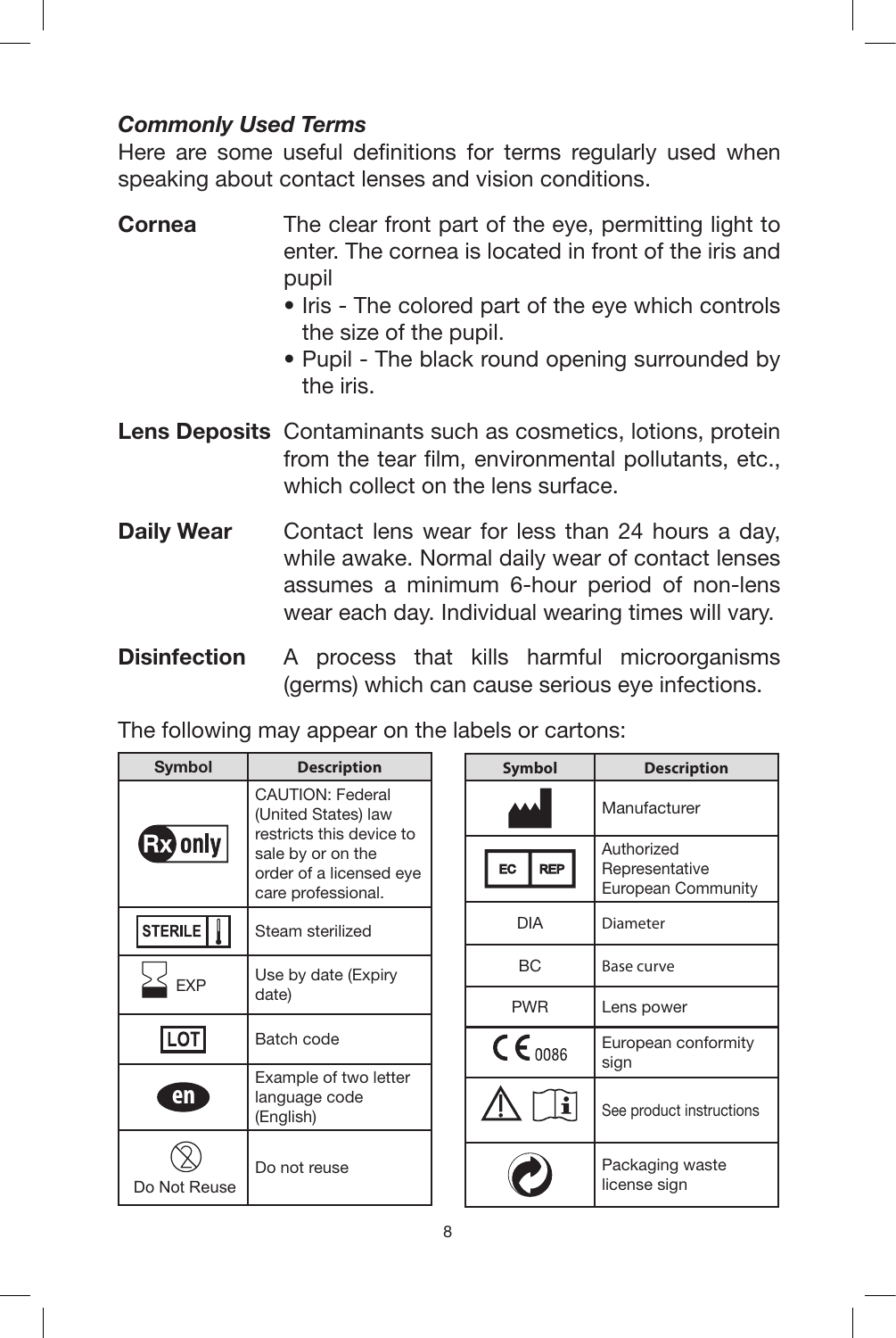# *WARNINGS AND PRECAUTIONS*

### What You Should Know About Contact Lens Wear

Remember that contact lenses, even if worn for cosmetic reasons only, are prescription medical devices and must only be worn under the prescription, direction and supervision of an eye care professional. The eye care professional needs to determine whether these lenses are appropriate for you and your eyes and needs to ensure proper fit on your individual eyes.

#### Warning

Serious injury to the eye, scarring of the cornea, and loss of vision may result from problems associated with wearing contact lenses and using lens care products.

Eye problems, including corneal ulcers, can develop rapidly and lead to loss of vision. Immediately call or visit your eye care professional for persistent symptoms of any eye discomfort, foreign body sensation, watering, vision change, or redness.

#### *Be Aware of the Following:*

- Do not sleep in your AIR OPTIX\* COLORS contact lenses.
	- Overnight wear of contact lenses has been shown to increase the risk of certain serious contact lens related complications. The risk increases with the number of days in a row that lenses are worn between removals, beginning with the first overnight use.
	- The risk for ulcerative keratitis is greater for daily wear users who wear their lenses overnight (outside the approved indication) compared to those who do not wear them overnight.
- Be sure to inform your eye care professional if you smoke.
	- Smoking increases the risk of serious problems with contact lens wear.

#### *Follow Directions:*

Be sure to follow exactly the instructions of your eye care professional and manufacturers' labeled instructions for the proper use of your contact lenses and lens care products, including lens cases. Failure to do so may put you at significant risk of developing serious eye problems.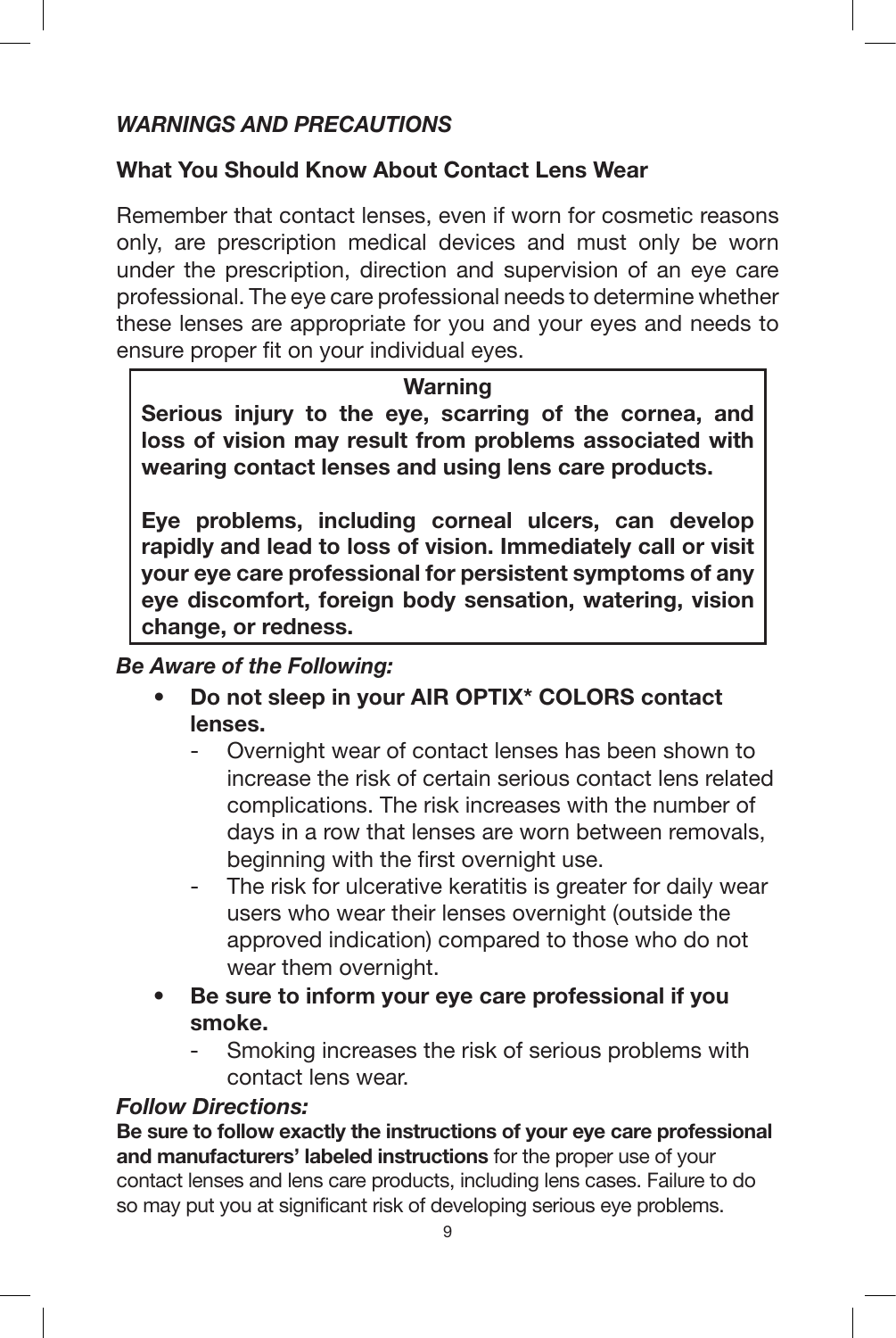# *Use Proper Lens Care Solutions:*

Do not use saliva, tap water, distilled water, or homemade saline solution for any purpose in caring for your lenses. The use of these solutions has been associated with serious eye infections including Acanthamoeba keratitis, a corneal infection which is resistant to treatment and cure.

### *Adverse Reactions (Possible Problems)*

#### It is possible that problems can occur and may be accompanied by one or more of the following conditions:

- Moderate to severe eye pain not relieved by removing the lens
- Feeling of something in the eye
- Unusual eye secretions
- Eye redness
- Sensitivity to light (photophobia)
- Eyes burn, sting or itch
- Eyes water
- Reduced sharpness of vision
- Rainbows or halos around objects
- Uncomfortable lens
- Feeling of dryness

A serious condition such as corneal ulcer or eye infection may be present and may progress rapidly. Even less serious reactions such as a scratched cornea must be treated promptly to avoid more serious complications.

### *What to Do if a Problem Occurs*

If you experience any of the above signs or symptoms, immediately remove your lens(es). Identification of the problem and prompt treatment may help avoid serious eye damage.

IMMEDIATELY remove the lens(es),

- 1. If the discomfort stops, then look closely at the lens(es).
	- If the lens(es) are damaged in any way, DO NOT put the lens(es) back on your eye. Place the lens(es)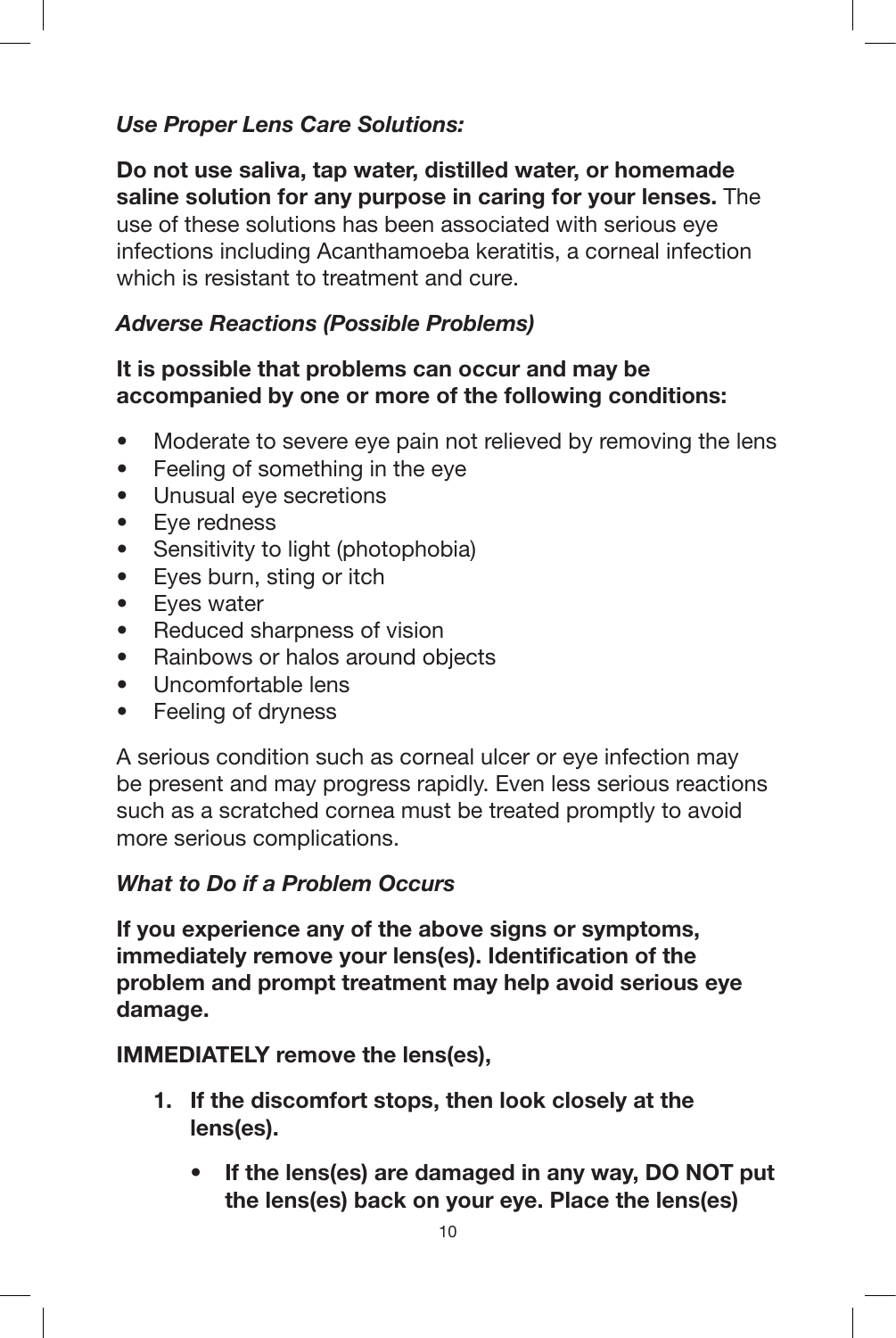in the storage case and contact the eye care professional.

- If the lenses have dirt, an eyelash or other foreign body on them, and the lens(es) appear undamaged, thoroughly clean, rinse and disinfect the lenses, then reinsert. After reinsertion, if the problem continues, remove the lens(es) immediately and contact the eye care professional.
- 2. If discomfort continues after you have removed your lens(es),
	- IMMEDIATELY contact the eye care professional.
	- Do not insert a new or spare lens onto an eye that is red, irritated, or painful. A new lens may hide symptoms and delay treatment.

Bring your lenses, solutions and lens case with you when you visit the eye care professional because of a problem. This may help the eye care professional to establish the identity of any organism associated with an eye infection.

# *When Lenses Should Not Be Worn*

Contact lenses should not be worn under certain general health and eye conditions. Only your eye care professional can determine if continued contact lens wear is right for you. These include the following:

- Inflammation or infection in or around the eye or eyelids.
- Excessive dryness of the eyes that makes contact lens wear uncomfortable.
- If eyes become red or irritated.
- Any condition which reduces corneal sensitivity.
- Systemic diseases that may be affected by or impact lens wear.
- Allergic conditions, reactions or ocular irritation caused or exaggerated by lens wear or certain preservatives in lens care products.
- The use of any medication, including some eye medications, that shouldn't be used with, or interfere with contact lens wear.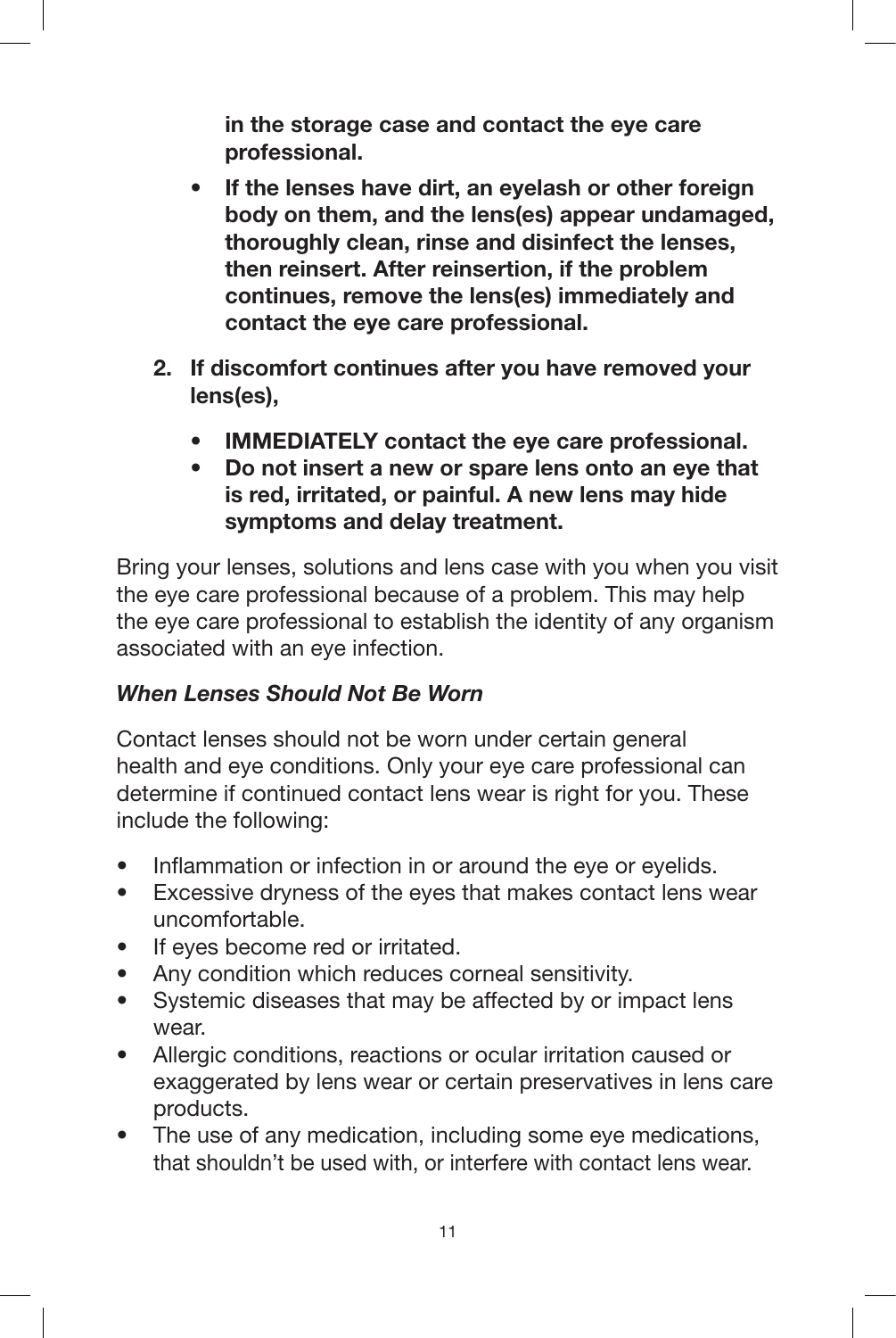## *GENERAL GUIDELINES FOR SAFE CONTACT LENS WEAR*

#### Check eyes regularly. While wearing your AIR OPTIX\* COLORS contact lenses, your eyes should look well, feel comfortable and your vision should be clear.

- Always clean, rinse and dry your hands thoroughly before handling your lenses.
- Your lenses are provided to you in foil sealed tamper-evident blister pack containers. Never use a lens if the container seal is broken, as damage or contamination may have occurred.
- Don't wear your lenses longer than recommended by your eye care professional, no matter how comfortable the lenses feel. Doing so increases the risk of adverse reactions.
- Don't excessively rub your eyes while the lenses are in. You may harm your eyes or damage the lens.
- Don't get water, soap, or shampoo into your eyes during a bath or shower. These substances could get on your lenses and irritate your eyes.
- Be aware that hot and windy conditions may dry out your lenses. For example, air from a hair dryer, ceiling fan, or open car window may dry out your lenses and irritate your eyes.
- Tasks requiring visual concentration such as working at a computer may cause your eyes to feel dry. If this occurs, look away at frequent intervals and blink often.
- Always inform your eye care professional, physician, and employer that you wear contact lenses. Contact lenses may not be used with certain medications or medical procedures, may not be suitable for certain occupations, or may require eye protection equipment.
- Never allow contact lenses to come into contact with nonsterile liquids (including tap water, saliva, distilled water, or homemade saline solutions) as microbial contamination can occur, which may lead to permanent eye damage.
- Do not use lenses that have passed their expiration date.
- Make note of the correct lens power for each eye to avoid getting them switched.
- Discard any lens that has become dried out or damaged. Replace it with a fresh, new lens.
- Always keep back-up spectacles or a spare pair of lenses with you.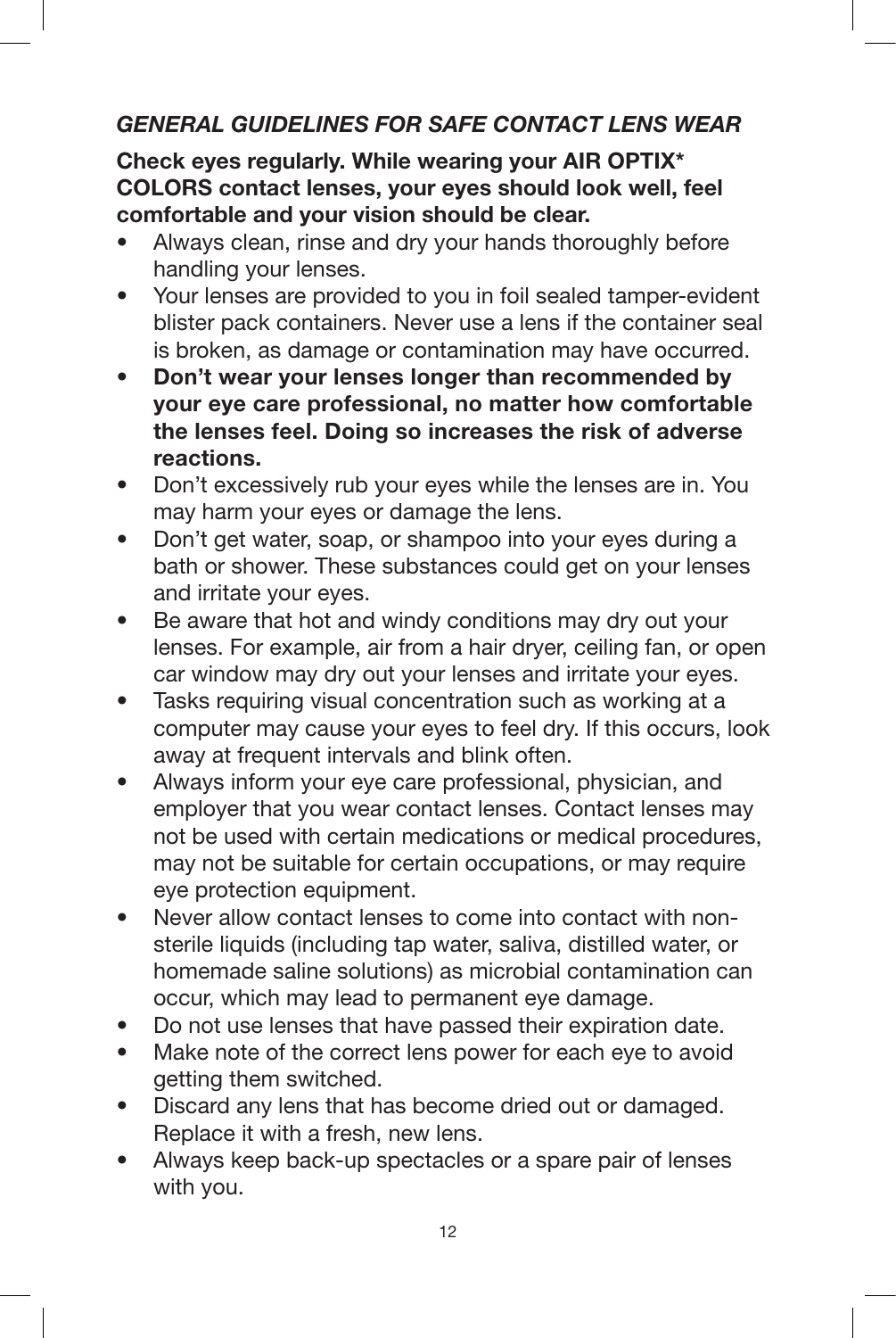• Do not share your lenses with anyone as this may spread microorganisms which could result in serious eye health problems.

# *Water Activity*

• Do not expose your contact lenses to water while you are wearing them.

### Warning:

• Water can harbor microorganisms that can lead to severe infection, vision loss or blindness. If your lenses have been submersed in water when swimming in pools, lakes or oceans, you should discard them and replace them with a new pair. Ask your eye care practitioner (professional) for recommendations about wearing your lenses during any activity involving water.

# *Storing Your Lenses*

- Store your lenses in the recommended solution when not being worn. Soft lenses are made of special materials that must be kept wet at all times to avoid damage from drying out.
- Always use fresh solution when storing your lenses. Previously used solutions can become contaminated and increase the risk of infection.
- Always follow the manufacturer's instructions for the lens care system your eye care professional has prescribed.

# *When To Remove Your Lenses*

- Do not wear your lenses for longer periods each day than your eye care professional has recommended, and don't nap or sleep overnight in the lenses. Sleeping with lenses on increases the risk of eye infection.
- Remove your lenses immediately if they become uncomfortable. Discomfort can be an early warning sign of a more serious problem. If the discomfort continues after lens removal, contact your eye care professional. Early treatment can help avoid more serious complications.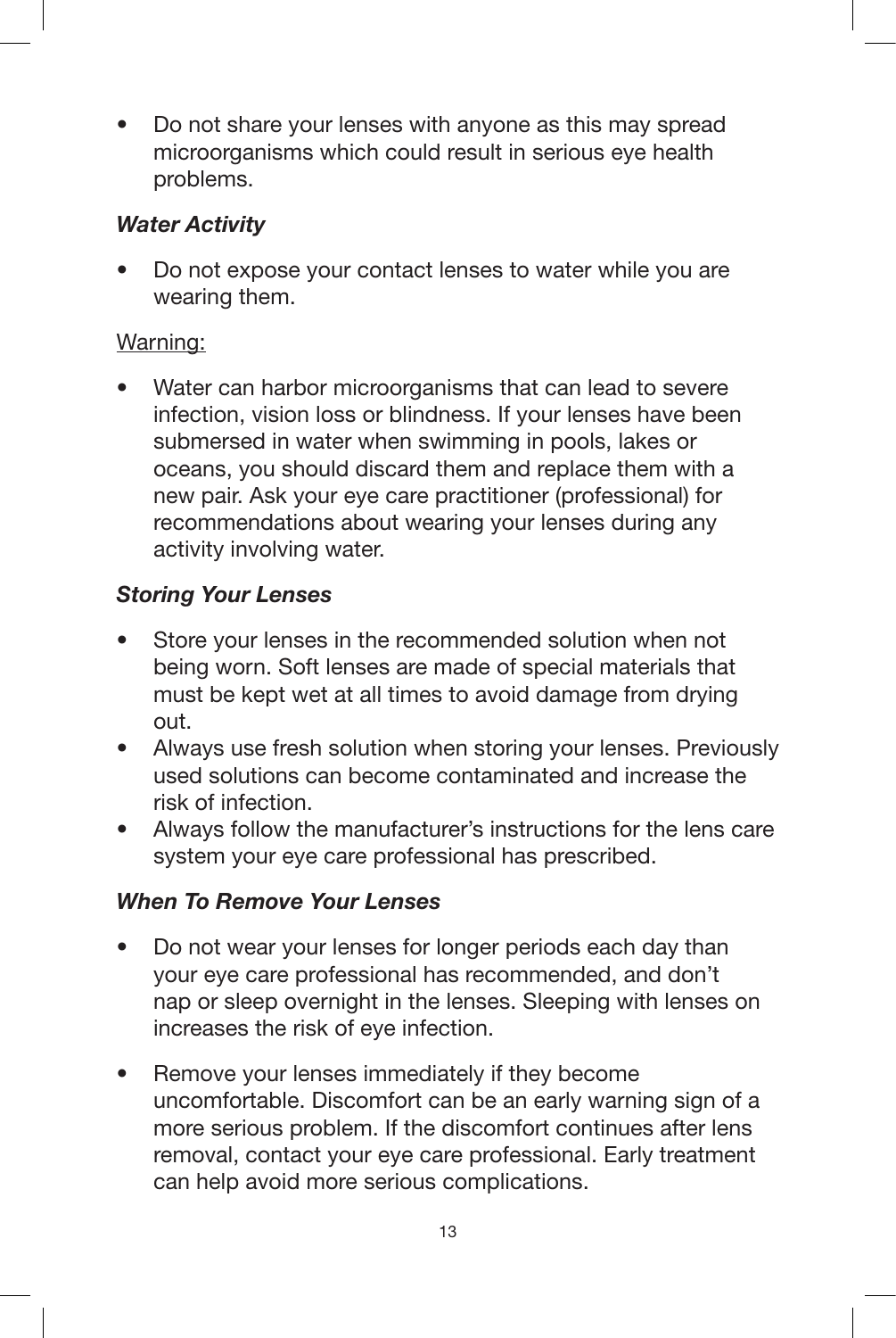- Remove your lenses if you will be in the presence of irritating liquids, gases, chemicals, or smoke. Your lenses can become damaged by absorbing these substances and irritate or injure your eyes. If exposed to these substances while wearing your lenses, see the section titled "Emergencies" in the back of this booklet.
- Note: Lenses removed from your eyes must be cleaned, rinsed, and disinfected prior to reinsertion.

### *Cosmetic Products and Your Lenses*

- Lens damage, eye irritation or infection may result if cosmetics, lotion, soap, cream, hair spray, deodorant, perfume, or aerosol products come in contact with your lenses. If sprays are used, close your eyes until the spray has settled.
- Insert lenses before applying make-up and remove lenses before taking your make-up off. Make-up can become trapped under the lens and irritate or injure your eyes.
- Do not use nail polish remover while wearing your lenses. The fumes can damage the lenses.

### *Other Eye Care Products and Medications*

- Do not use eye drops, solutions, or medications in your eyes unless directed by your eye care professional. These solutions may damage your lenses or irritate your eyes. You may use lens rewetting drops while lenses are worn as recommended by your eye care professional.
- Certain medications may cause blurred vision, lens dryness, or lens discomfort. These include antihistamines, decongestants, diuretics, muscle relaxants, oral contraceptives, tranquilizers, and motion sickness medications. Always inform your eye care professional if you experience any problems with your lenses while taking such medications.
- Do not use solutions made only for hard contact lenses. They can damage your soft lenses, which may result in serious eye complications.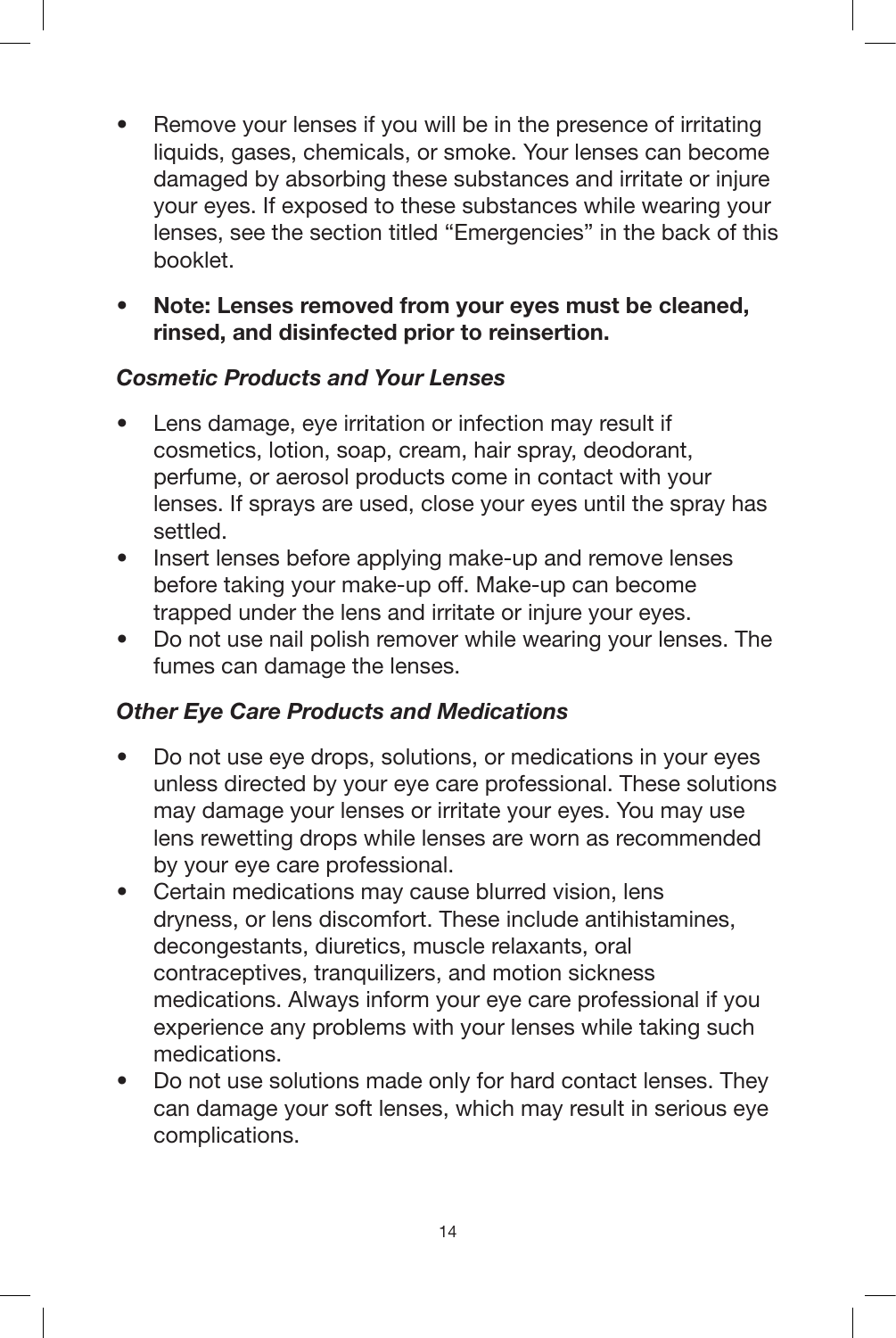# *LENS PLACEMENT ON THE EYE*

### *Introduction*

Good hygiene habits help promote safe, comfortable and successful contact lens wear. Cleanliness is one of the most important aspects of handling and caring for your contact lenses. Starting with clean hands helps reduce the chance of eye infections and irritation.

## *Step 1 – Wash, Rinse, and Dry Hands*

- Wash your hands thoroughly with soap that does not have any oils, lotions, or perfumes.
	- Thorough hand washing will remove dirt, germs, and oils that could get on the lenses and cause irritation or infection. Using the proper soap prevents chemical residues from getting on the lenses.
- Rinse your hands thoroughly after washing.
	- This removes all traces of soap and dirt.

Always wash and dry your hands before handling your lenses. This will remove dirt and oils that could get on the lenses. Proper hand washing also helps prevent eye infections.

- **Dry your hands** with a lint-free towel.
	- This helps keep lint and dust from getting on your lenses and irritating your eyes.
- Long fingernails can make lens placement, removal, and cleaning more difficult. Sharp, rough fingernails can damage the lenses.

# *Step 2 – Open the Multipack Carton and Lens Container*

Each lens is supplied sterile in a foil sealed plastic container (blisterpack) containing buffered saline and provided in a multipack carton. Locate the opening flap on the multipack carton and pull up to break the seal.

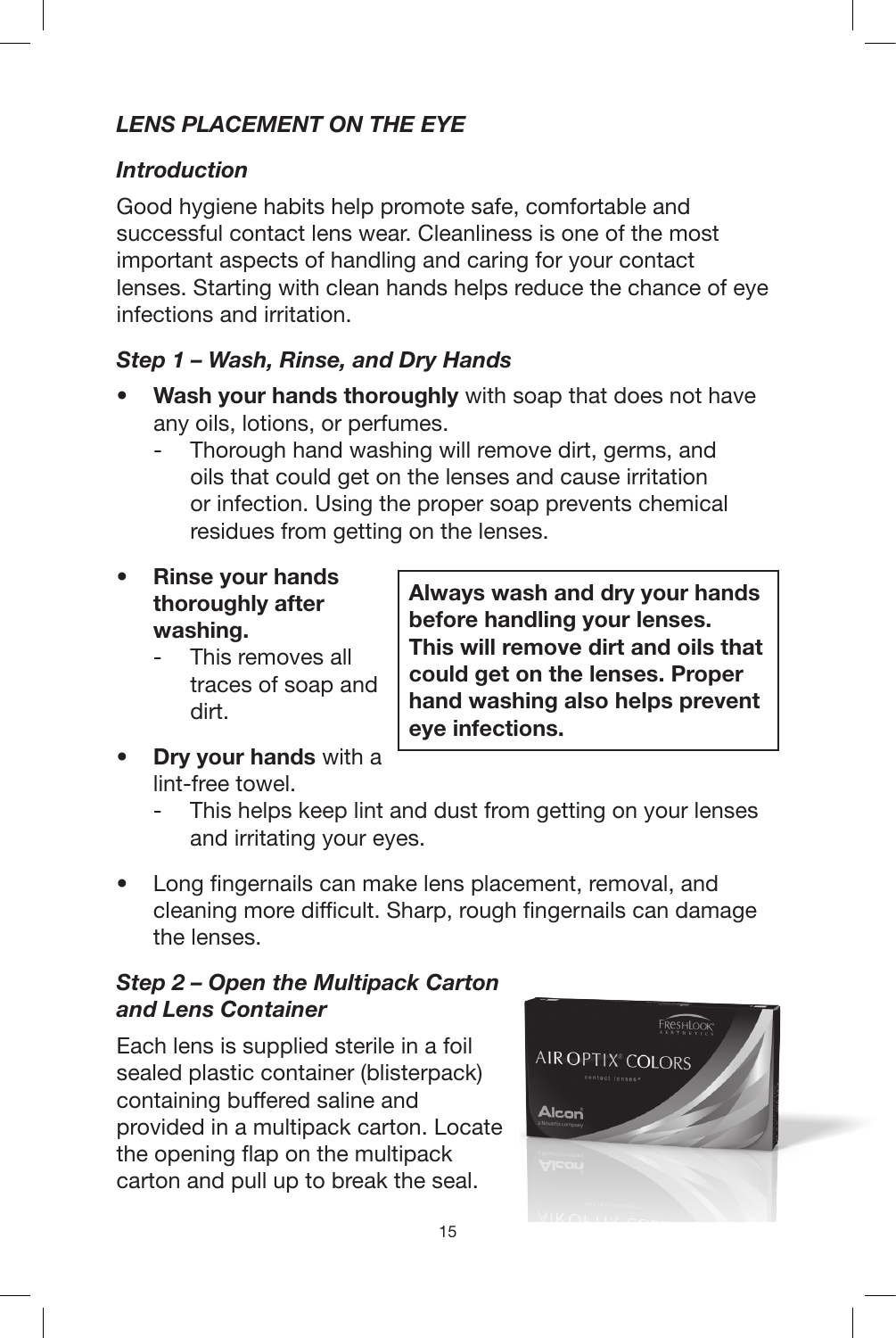Each multipack carton and lens container is marked with the lens power (your vision prescription). Lens powers may not be the same for both eyes, so multipack cartons have a check box for your eye care professional to mark which lens is for your left and right eye. Be sure to open and use the correct lens for each eye.

## *The Lens Package*

- Each AIR OPTIX<sup>\*</sup> COLORS soft contact lens is supplied in a foil sealed plastic container designed to maintain sterility of the lens and package saline solution. To open an individual container, follow these simple steps:
	- 1. Shake the lens package gently, and peel back lid.
	- 2. Carefully remove the lens from package.
		- With a clean finger, gently slide the lens out of the lens container or pour the lens onto the palm of your clean hand.
		- Do not use tools, tweezers or sharp objects to remove the lens from container. This could damage the lens.

## *Step 3 – Inspect the Lens for Damage or Foreign Matter*

- Thoroughly rinse the lens with the recommended sterile saline solution according to the manufacturer's instructions. This will remove any possible traces of dust, lint or other particles from the lens. Foreign material could get trapped under the lens and cause eye discomfort.
- Examine the lens to be sure it is clean and moist and does not have any nicks, tears, or particles sticking to it.

Never handle your lenses over a sink with an open drain. Shut the drain or place a clean paper towel over the opening to keep from losing your lenses.

- Place the lens on the tip of your index finger and hold it up against a bright light.
- If the lens appears damaged or dried out, do not use it. Discard it and use the next lens in the multipack.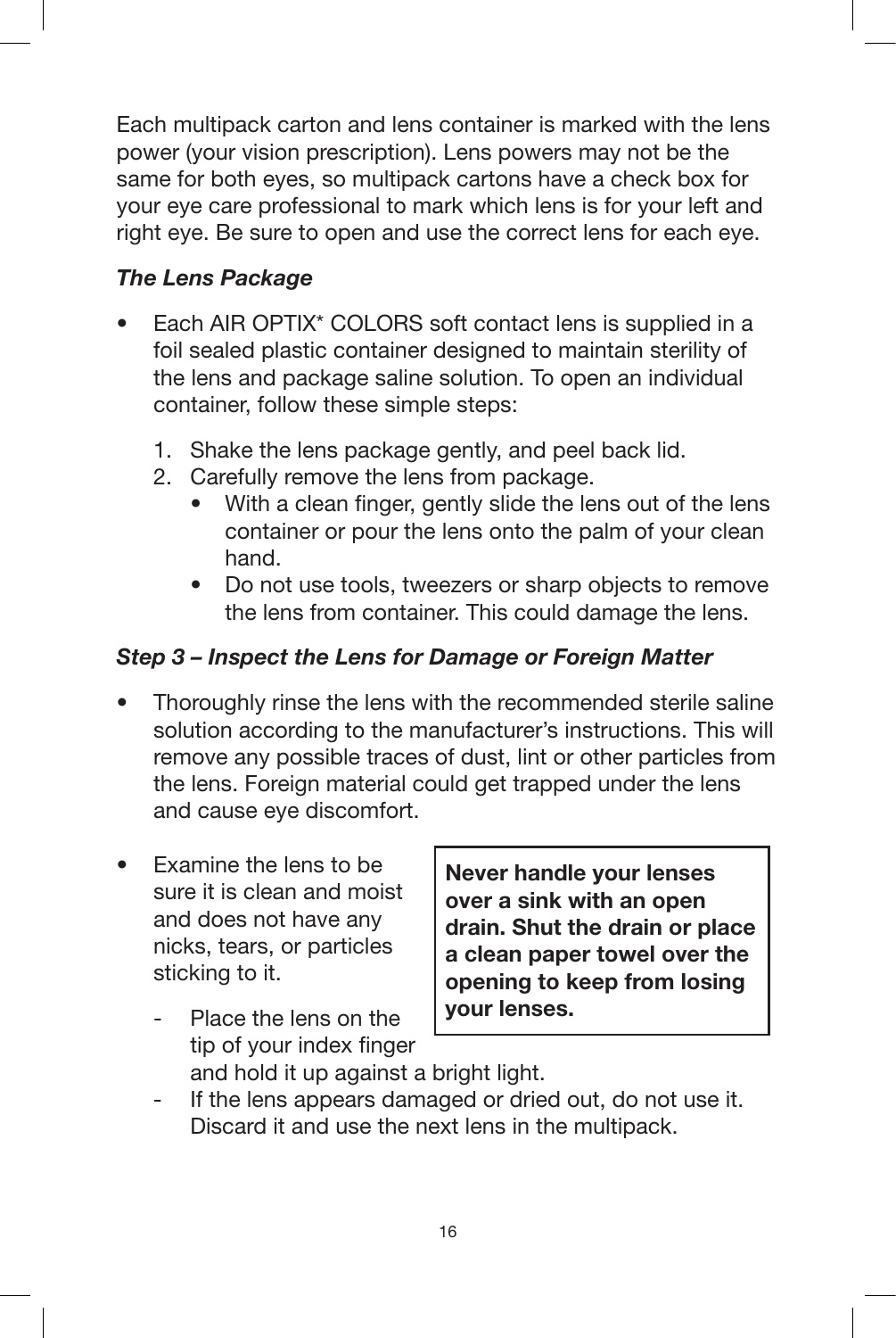# *Step 4 – Make Sure the Lens Is Right Side Out*

Check to see that your lens is right side out. A lens that is placed on the eye inside out may not feel comfortable or provide good vision. When placed correctly on the eye, all parts of the 3-print design should be visible and blend into the characteristic 3-in-1 pattern for optimal cosmetic performance.

# *Method 1 – The 'Taco Test'*

One way to do this is to place the lens between your thumb and index finger and gently squeeze the edges together by pressing on the sides of the lens as shown in the picture below.

- If the edges come together, the lens is right side out.
- If the edges turn outward, the lens is wrong side out. Carefully reverse it with your fingers.



Another way to do the "taco test" is to place the lens between a skin crease in the palm of your hand and gently closing your hand.

### *Method 2*

A second way to tell if a lens is right side out is to place the lens on the tip of your index finger and check its shape.

- If the edge appears bowlshaped, it is right side out.



If the edge has a lip or flares outward, it is wrong side out and must be reversed.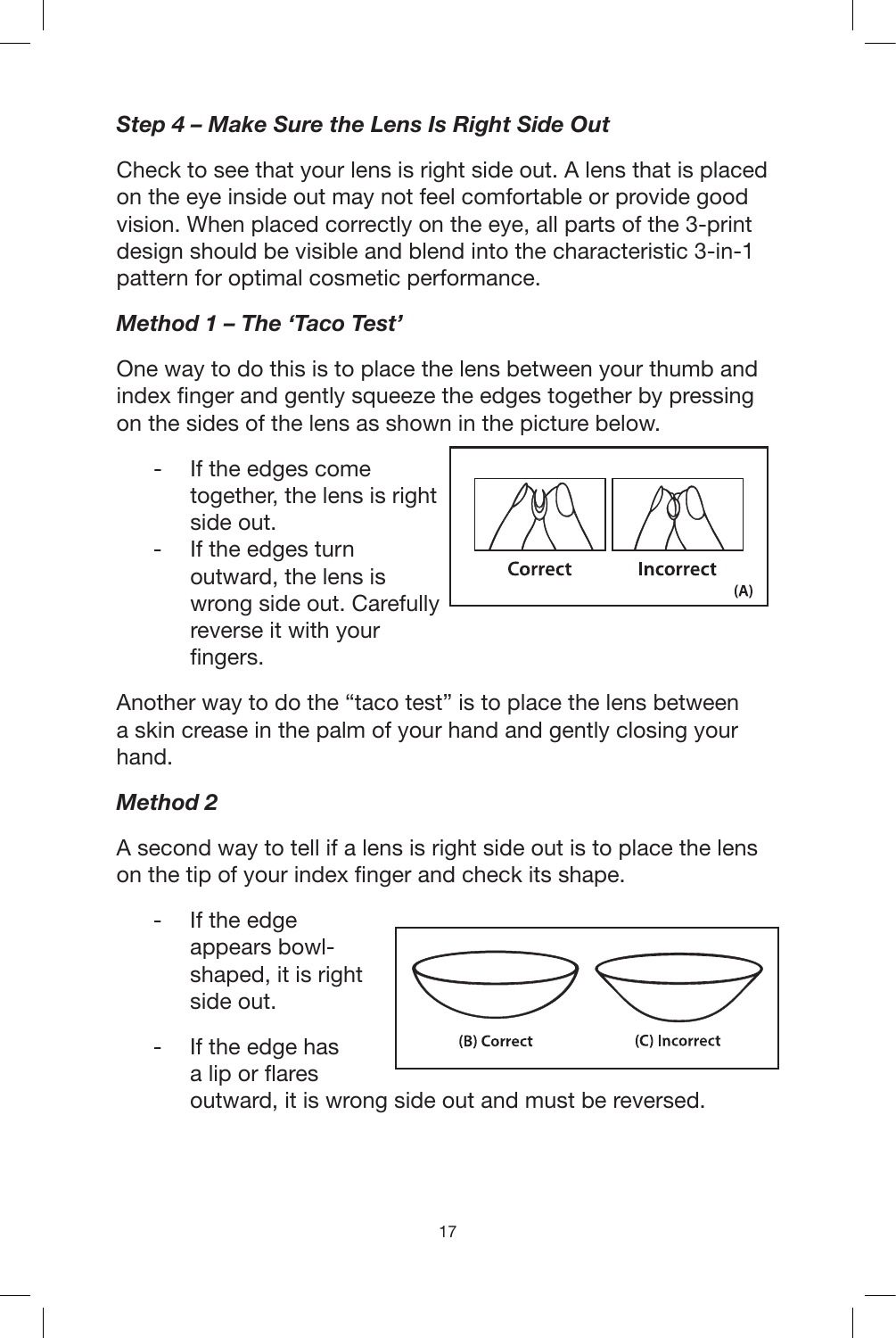# *Method 3*

A third way to tell if a lens is right side out is to look at the colored pattern. When viewing the inside of the bowl-shaped lens as it sits on your finger, if the dark outer and inner ring prints are less visible, the lens is correct.

## *Step 5 - Place Lens on the Eye*

After you have thoroughly washed, rinsed, and dried your hands, rinsed and inspected the lens, and made sure it is right side out, you are ready to place the lens on your eye.

Remember to start with the same lens first (right or left), then the other lens. This helps avoid getting the lenses mixed up.

1. Place the lens on the tip of your right index finger (left index finger if you are left-handed and this is easier for you). Make sure your finger is completely dry,



or the lens may stick to your finger and be difficult to transfer to your eye.

- 2. Place the middle finger of the same hand close to your lower eyelashes and pull down the lower eyelid.
- 3. Use the fingers of the other hand to lift the upper right eyelid.
- 4. Place the lens directly on the eye (cornea) by gently rolling it off the index finger.



- 5. Look down slightly and slowly remove your right hand, releasing the lower lid.
- 6. Look straight ahead and slowly remove your left hand, releasing the upper lid.
- 7. Blink gently. The lens should center automatically.
- 8. Repeat steps 1-7 above for the other lens.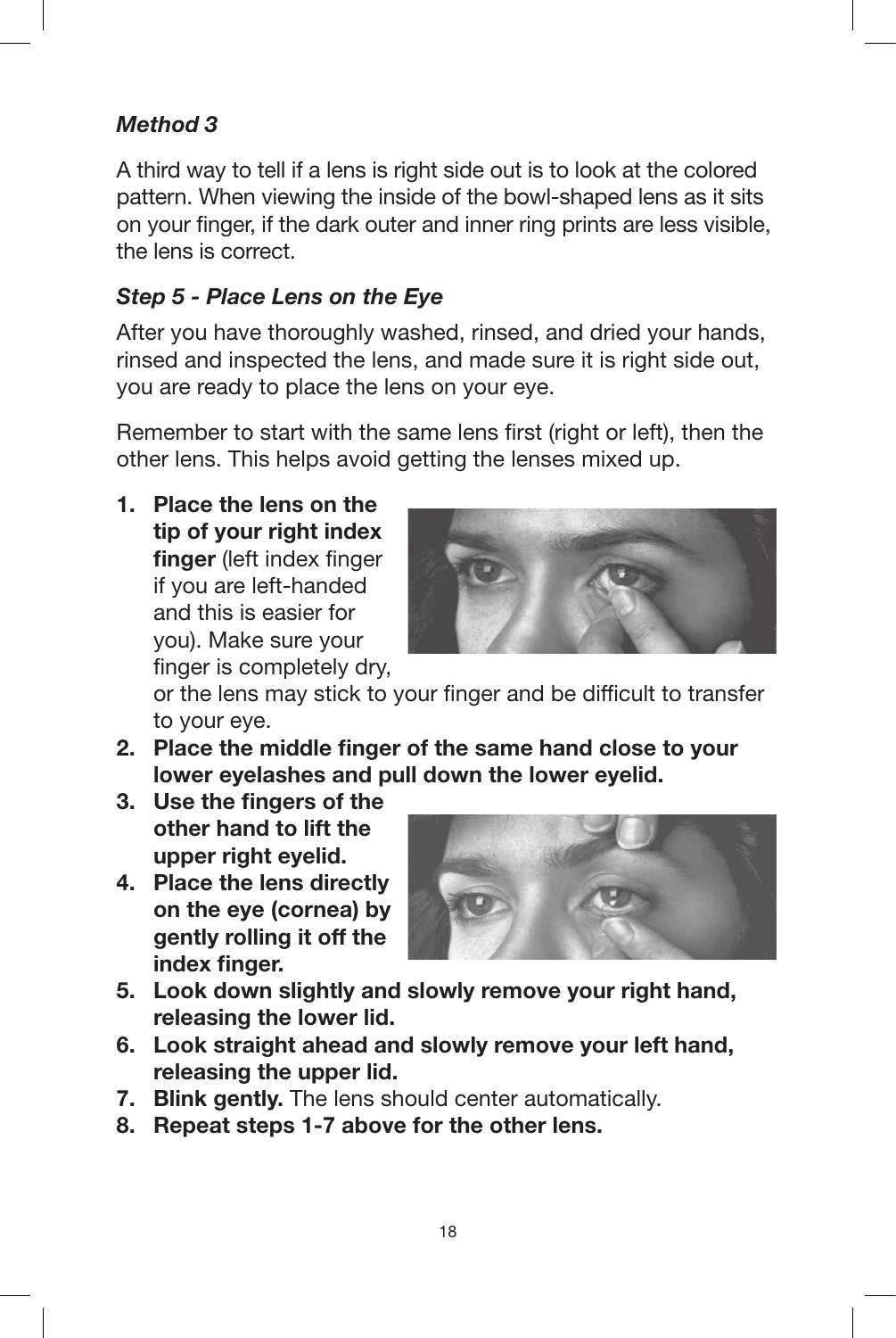#### Your eye care professional may suggest alternate methods for insertion of the lens onto the eye.

If your vision is blurred or the lens is uncomfortable on your eye, check for the following:

- The lens is not centered on the eye (see **Centering the** Lens, next section)
- The lens is centered. Remove the lens (see Lens Removal section) and check for the following:
	- Cosmetics, oils, or particles on the lens. Clean and rinse the lens and place on the eye again.
	- The lens is on the wrong eve.
	- The lens is wrong side out.
	- The lens may be torn or damaged. If so, do not place the lens back on your eye. Discard the lens and replace it with a new lens.

If your vision is still blurred or the lens is uncomfortable after checking the above, remove both lenses and contact your eye care professional.

After you have successfully inserted your lenses, you should ask yourself:

- Do the lenses feel good? (There should be no discomfort.)
- Do my eyes **look good?** (Your eyes should not be red or swollen or have any discharge.)
- Is my vision good? (You should be able to see clearly out of each eye individually and together.)

### If the answer to any of these questions is no, immediately remove your lenses and contact your eye care professional.

# *Centering the Lens*

Occasionally a lens will be displaced onto the white part of the eye during lens placement or during lens wear. To center a lens, follow one of the methods below:

# Method 1. Look in the direction of the displaced lens. Blink

gently. The lens should automatically move toward the center of

the eye and into the correct position.

Method 2. Close your evelids and gently massage the lens into place through the closed eyelid.

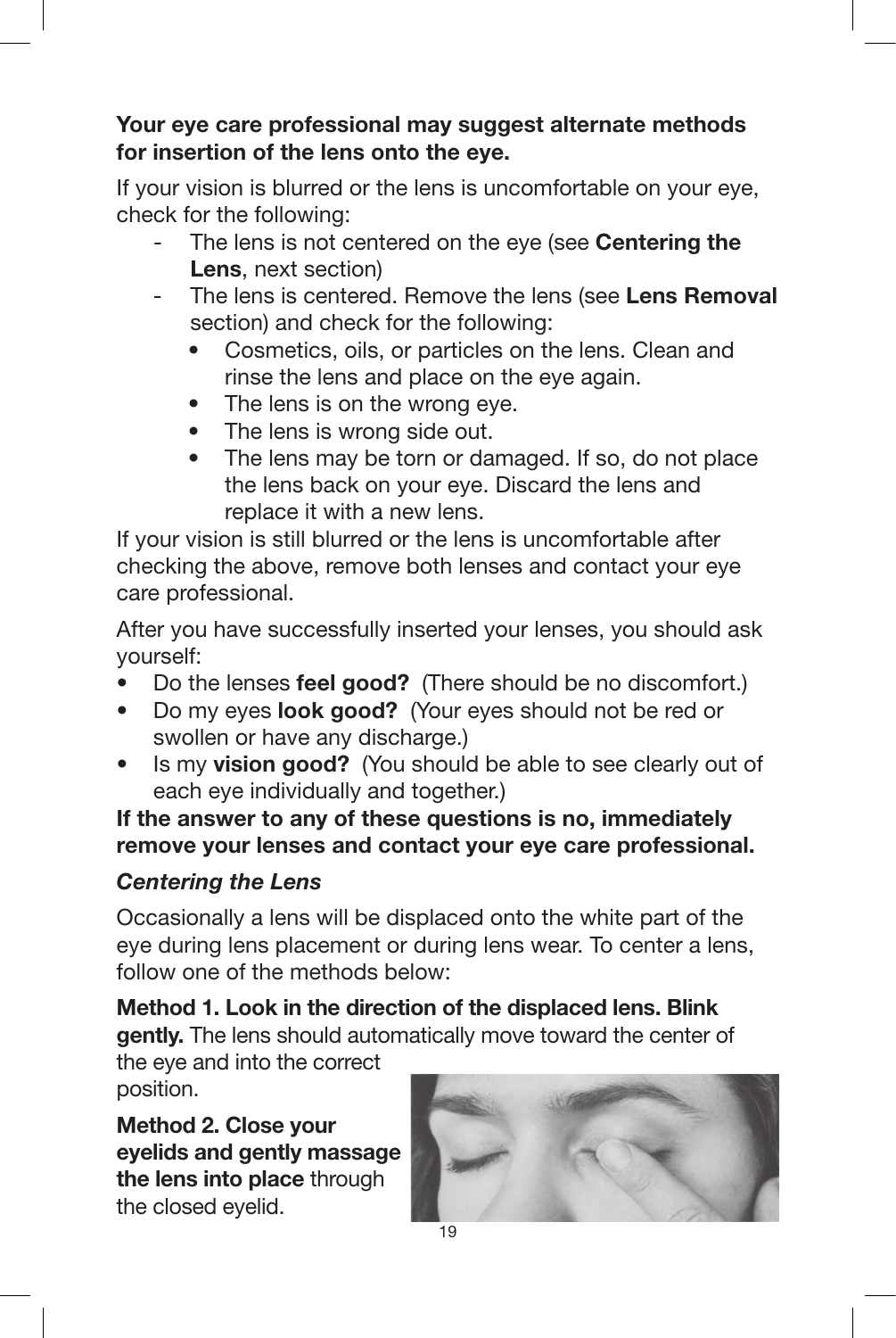Method 3. Gently push the off-centered lens onto the cornea with the eye open, using gentle finger pressure on the edge of the upper or lower eyelid.

# *LENS REMOVAL FROM THE EYE*

Remember to remove the same lens first (right or left), then the other lens. This helps avoid getting the lenses mixed up.

It may be easier to remove your contact lenses if you are using rewetting drops (approved for use with soft contact lenses) recommended by your eye care professional 10 to 15 minutes before lens removal. This will also help to prevent lens tearing during the removal process.

# *Step 1 - Wash, Rinse, and Dry Hands*

Wash your hands thoroughly with soap that does not have any oils, lotions, or perfumes.

Refer to the section, "Lens Placement on the Eye" for important additional information.

# *Step 2 - Make Sure Lens is on the Eye*

Make sure the lens is centered on your eye before trying to **remove it.** Cover the other eve; if your vision is blurred, the lens is either off center or not on the eye at all. Locate the lens with a mirror and re-center it using one of the methods described in the section, Centering the Lens.

### *Step 3 - Pull Down Lower Eyelid*

Look upward, keeping your head level. Pull down the lower lid of your eye with your middle finger.

# *Step 4 - Slide Lens Down*

While looking up, place the tip of your index finger on the lower edge of the lens and slide it down onto the lower white part of your eye.

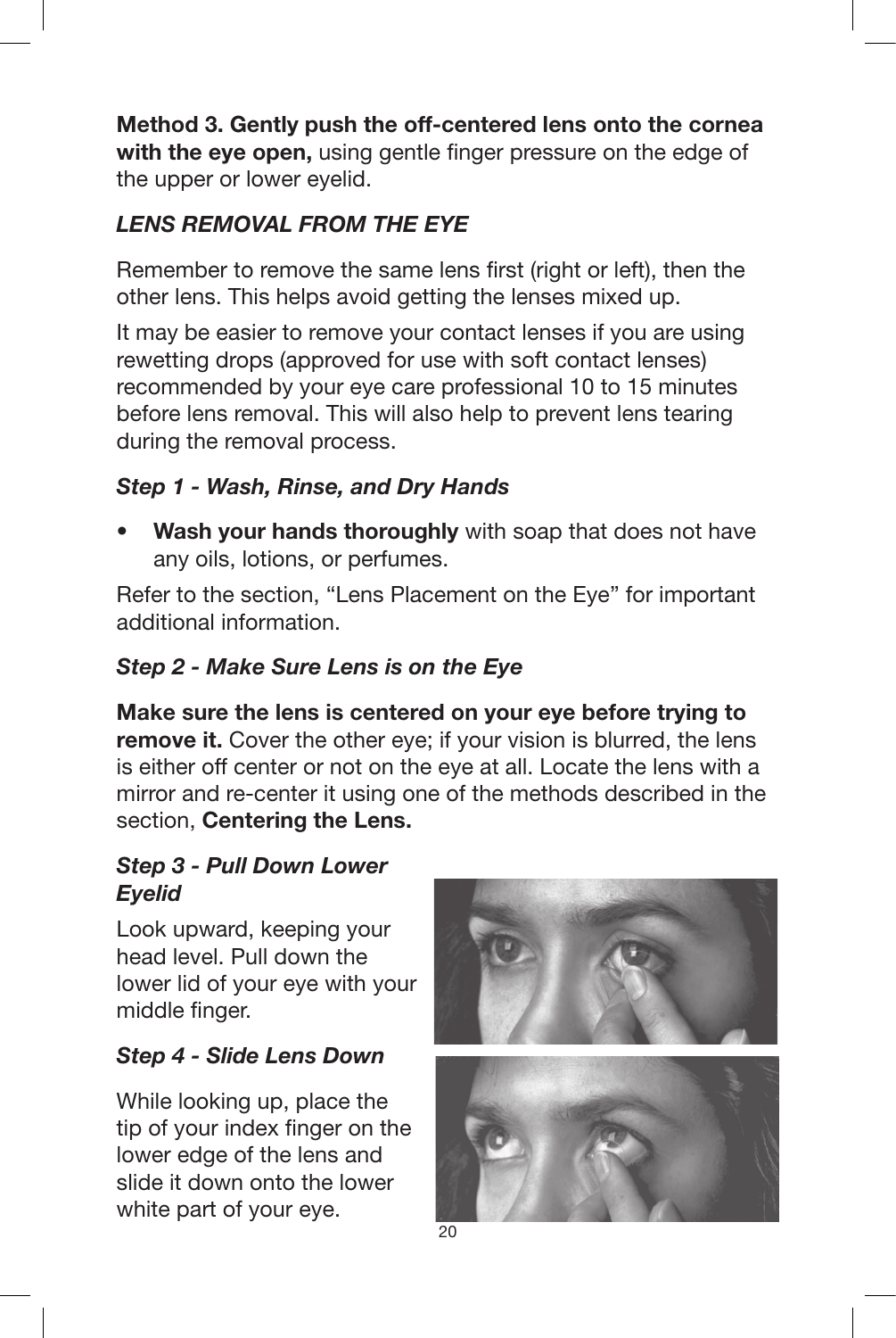# *Step 5 - Pull Lens off Eye*

Still looking up, squeeze the lens gently between your thumb and index finger. Gently remove the lens from the eye.

#### Repeat Steps 2-5 for the other lens



# *REPLACING YOUR LENSES*

Replace your lenses with a new pair as often as recommended by your eye care professional. Old lenses can cause discomfort, decreased vision and may adversely affect your eye health. Alcon recommends up to four week replacement for AIR OPTIX\* COLORS contact lenses, or as recommended by the eye care professional.

# *FOLLOW-UP CARE*

Do not skip visits with your eye care professional just because your lenses feel comfortable. Routine follow-up visits help prevent problems. Only a thorough examination by your eye care professional can determine how your eyes are responding to contact lenses. Early signs of a problem can be detected and treated before you can feel them. It is recommended contact lens wearers see their eye care professional once each year, or more often, as directed by the eye care professional.

# *LENS CARE*

Lenses should be cleaned, rinsed, and disinfected each time they are removed from the eye prior to re-insertion. Your eye care professional will recommend an appropriate lens care regimen that's right for you.

# *General Guidelines for Lens Care*

• Follow the complete lens care regimen exactly as directed in the specific labeling instructions that accompany the solutions recommended by your eye care professional. Failure to do so may contribute to problems.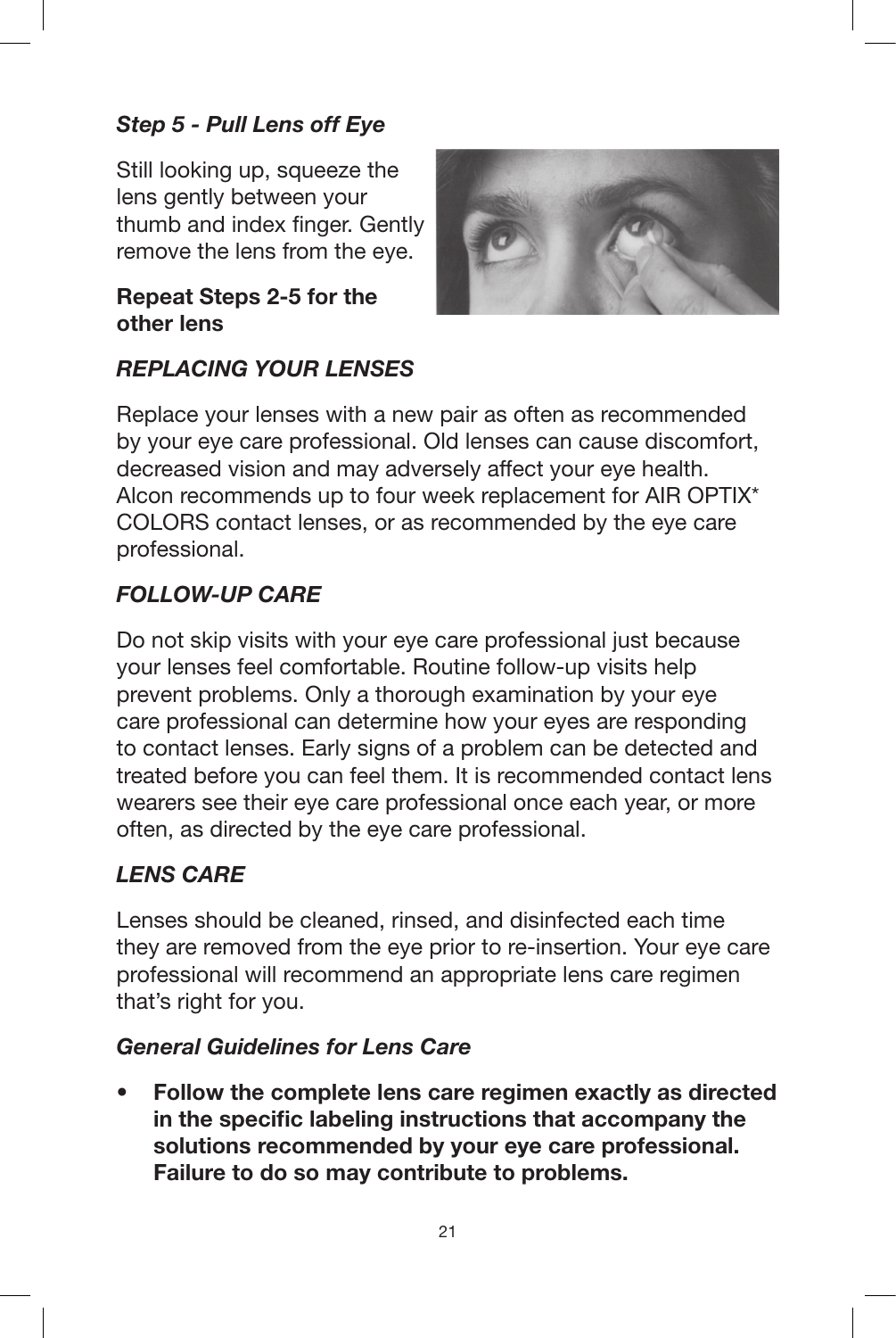- Lenses removed from your eyes must be cleaned, rinsed, and disinfected after each wearing before reinsertion.
	- Cleaning loosens and removes accumulations of film, deposits, and debris that can cause irritation, and prepares lenses for disinfection. Rinsing removes cleaning and disinfection solutions and helps make your lenses feel more comfortable. Disinfecting kills germs that can cause eye infections.
		- Failure to clean and rinse prior to disinfection may result in incomplete lens disinfection.
		- Saline solutions are used to rinse, **NOT** to clean or disinfect.
- Alcon recommends a chemical (not heat) method of disinfection, such as CLEAR CARE\* Cleaning and Disinfecting Solution or OPTI-FREE\* PureMoist\* Multi-Purpose Disinfecting Solution for use with AIR OPTIX\* COLORS contact lenses.
- Heat disinfection has not been tested and is not recommended.
- Use of UNIZYME<sup>\*</sup> enzymatic cleaner is optional and may be recommended by the eye care professional if warranted.
- Lens compatibility with an abrasive type cleaner such as OPTI-CLEAN\* II Daily Cleaner has not been tested and is not recommended.
- Never use a hard (rigid) lens solution unless it is also indicated for use with soft contact lenses, as corneal injury could result.
- Do not alternate, change, or mix lens care systems or solutions for any one pair of lenses unless specifically indicated in the product labeling. Different solutions cannot always be used together, and not all solutions are safe for use with all lenses. If in doubt, consult your eye care professional.
- If you remove your lenses and do not have access to your lens care products, do not reinsert the lenses. Store your lenses in the lens case until they can be cleaned, rinsed, and disinfected.
- Use only fresh, unexpired, sterile lens care solutions recommended for use with soft contact lenses according to the manufacturer's instructions provided with the specific products.
- When opened, sterile, non-preserved, non-aerosol solutions must be discarded after the time specified in the label directions.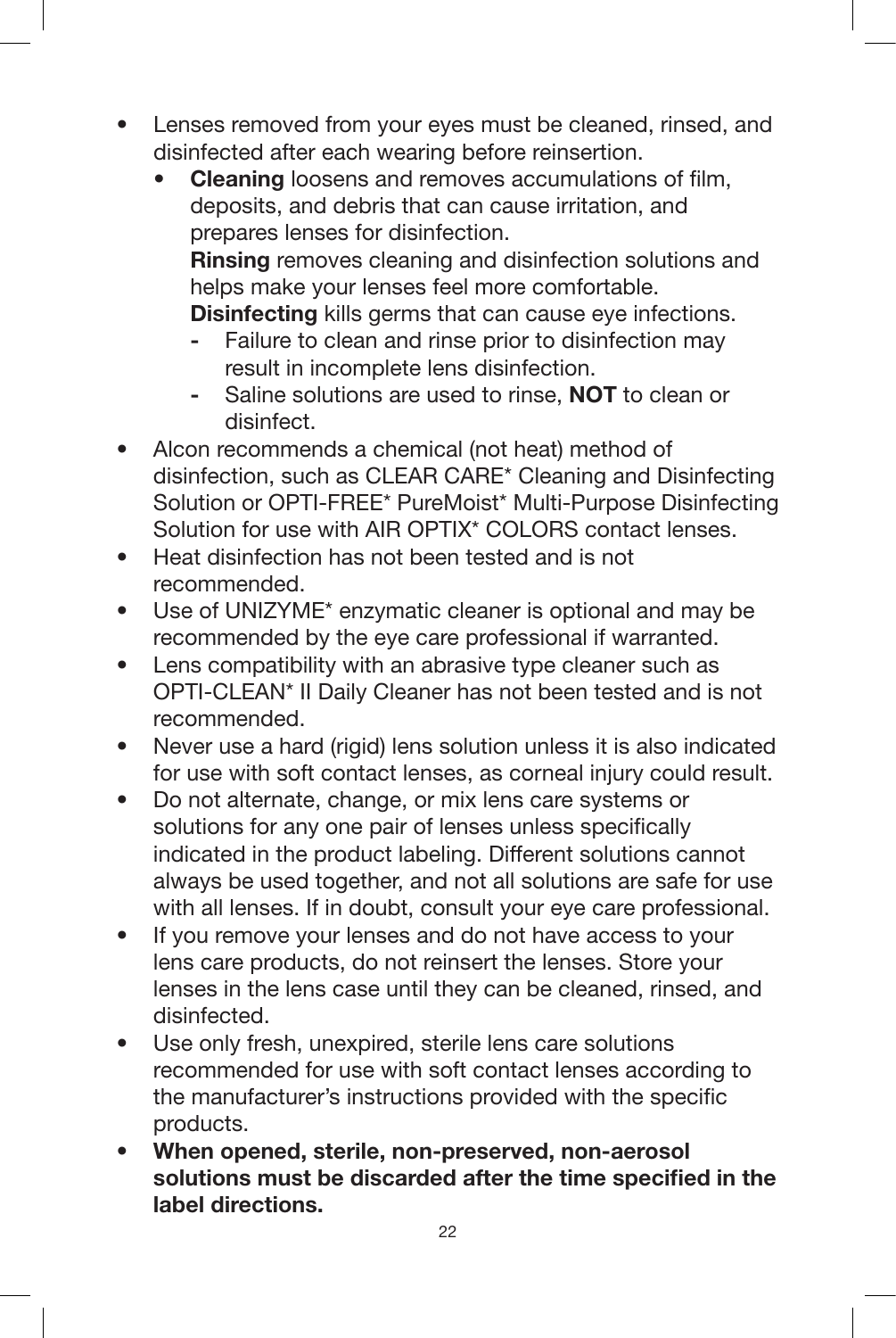# *Basic Lens Care Steps*

Follow the instructions for use provided by the manufacturer of the lens care regimen or your eye care professional. The instructions for typical cleaning and disinfecting multipurpose solutions will include the steps listed below. IMPORTANT: Hydrogen peroxide disinfecting solutions, such as CLEAR CARE\* Cleaning and Disinfecting Solution, are not multipurpose solutions. For hydrogen peroxide disinfecting solutions follow the manufacturer's instructions.

#### *Step 1 – Cleaning*

Cleaning loosens and removes accumulations of film, deposits, and debris that can cause irritation, and prepares lenses for disinfection.

#### Wash, Rinse, and Dry Hands

#### Remove and Clean One Lens at a Time

#### Clean Lens

- Place the lens in the palm of one hand and add cleaner according to the manufacturer's instructions for use.
	- Rub the lens with firm but gentle pressure, in a back and forth (not circular) motion. A circular motion may cause the lens to split or tear.



- The rubbing action of your finger against the lens removes mucus, dirt, and other material from the lens surface. These substances may not be visible even though they are present on your lenses.
- Rub your lenses as directed by your eye care professional.
	- *Typical instructions would be:*  "Rub your lenses for "X" seconds or more (e.g., 10 seconds or more) and then repeat with the second side for a total of 2 times "X" seconds (e.g., 20 seconds or more)".
- Follow the complete recommended lens rubbing times in the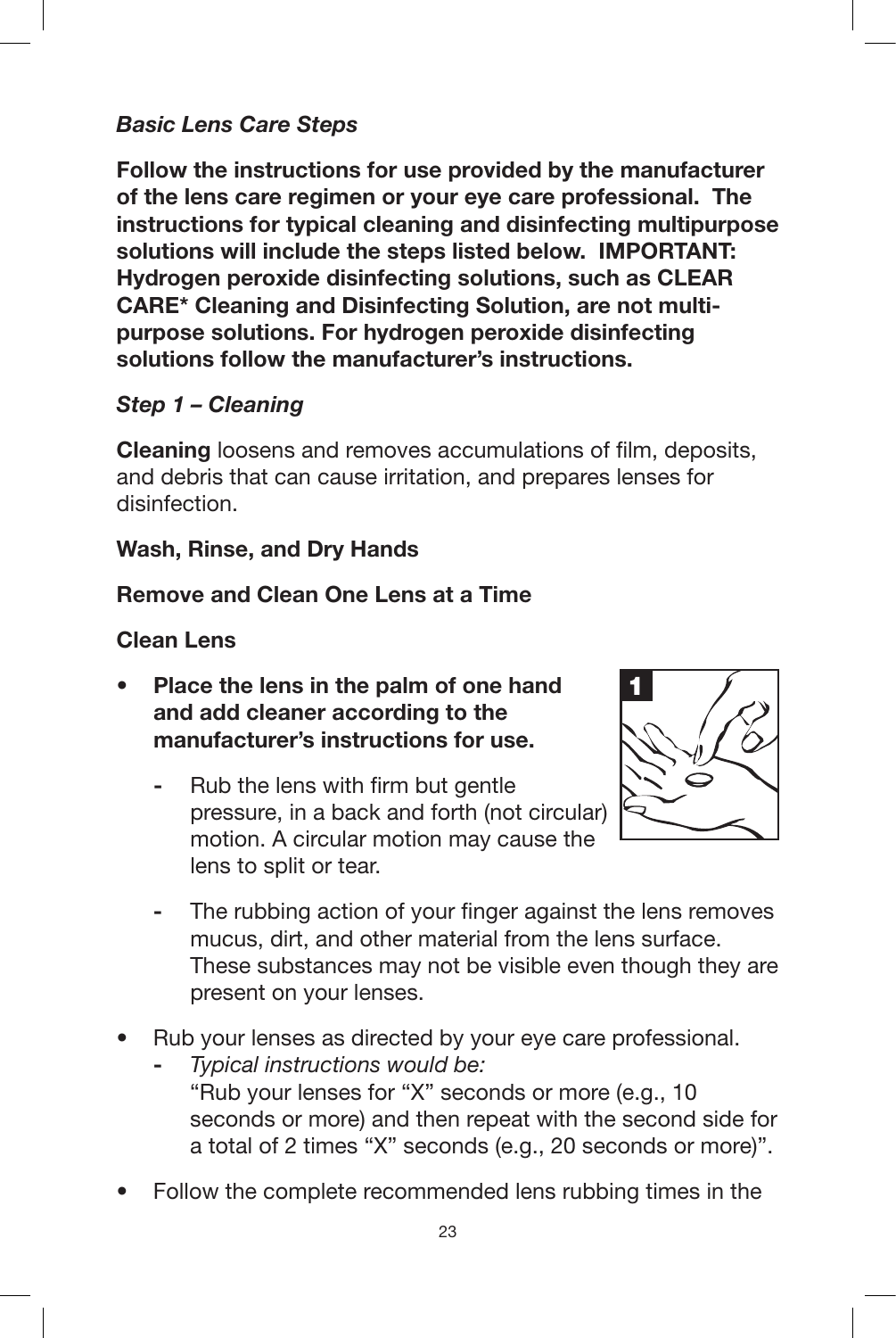labeling to adequately disinfect your lenses and reduce the risk of contact lens infection.

Warning:

- Rub your lenses for the recommended amount of time to help prevent serious eye infections.
- Never use water, saline solution, or rewetting drops to disinfect your lenses. These solutions will not disinfect your lenses. Not using the recommended disinfectant can lead to severe infection, vision loss or blindness.

# *Step 2 - Rinsing*

Rinsing removes cleaning and disinfecting solutions and helps make your lenses feel more comfortable.

Thoroughly rinse the lens with fresh sterile saline solution according to the manufacturer's instructions for use.



- Make sure all of the cleaning solution has been rinsed off. Any remaining cleaner can irritate the eye and may interfere with the disinfection process.
- Rinse your lenses as directed by your eye care professional.
	- *Typical instructions would be:*  "Rinse your lenses for "X" seconds or more (e.g., 10 seconds or more) and then repeat with the second side for a total of 2 times "X" seconds (e.g., 20 seconds or more)."
- Follow the complete recommended rinsing times in the labeling to adequately disinfect your lenses and reduce the risk of contact lens infection.

Warning:

- Rinse your lenses for the recommended amount of time to help prevent serious eye infections.
- Never use water, saline solution, or rewetting drops to disinfect your lenses. These solutions will not disinfect your lenses. Not using the recommended disinfectant can lead to severe infection, vision loss or blindness.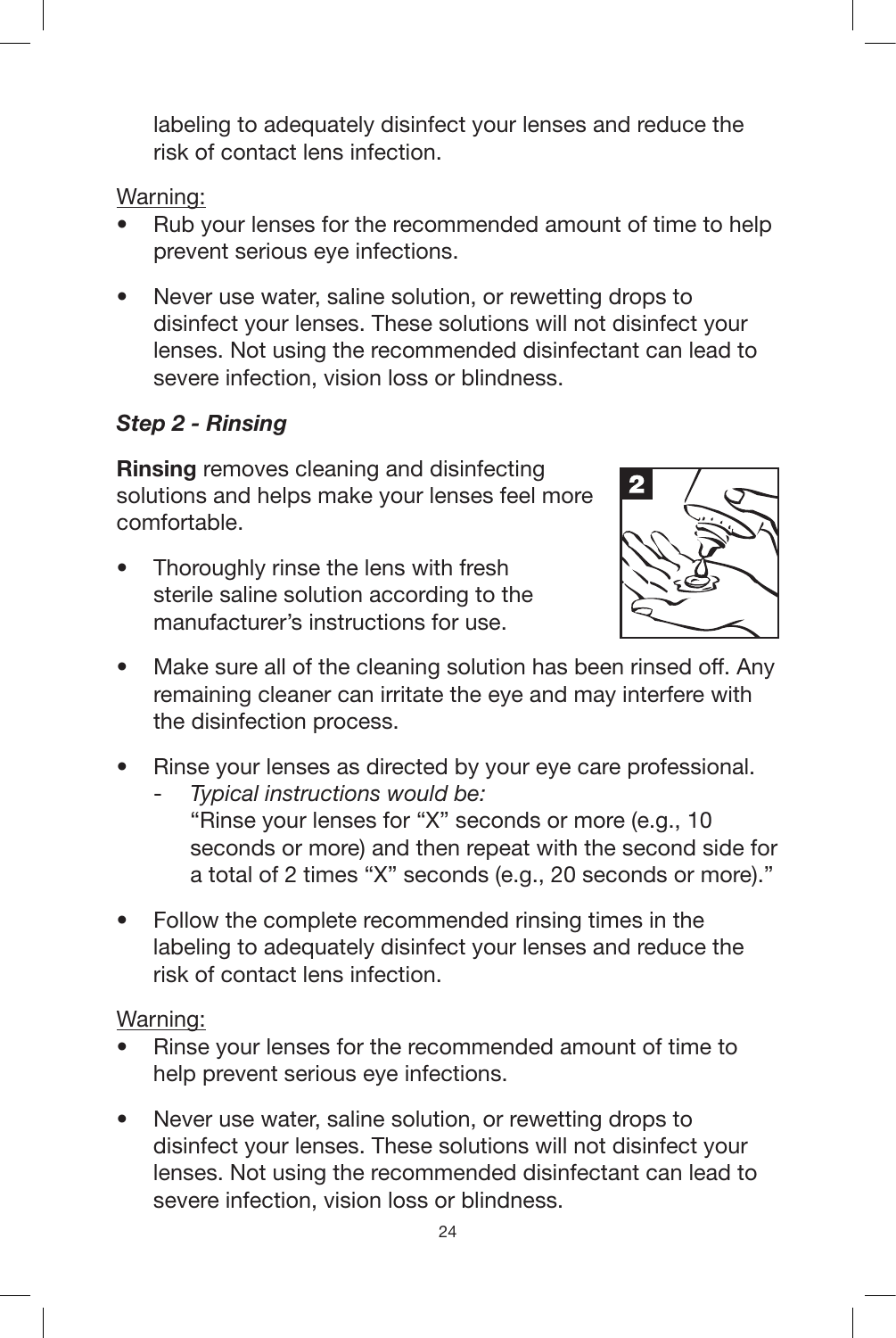# *Step 3 – Disinfection*

Disinfecting kills germs that can cause eye infection.

Follow the manufacturer's instructions that come with the chemical disinfection system recommended by your eye care professional. In most cases, you will:

- 1. Always fill the lens case with fresh disinfection solution.
- 2. Close tightly. The lenses must be fully covered by the disinfection solution to ensure proper disinfection and to keep from drying out.
- 3. Allow lenses to remain in case for the length of time specified in the instructions. This will help keep harmful germs from growing on your lenses.
- Use only fresh contact lens disinfecting solution each time you soak (store) your lenses.

Warning:

• Do not reuse or "top off" old solution left in your lens case since solution reuse reduces effective lens disinfection and could lead to severe infection, vision loss or blindness. "Topping-Off" is the addition of fresh solution to solution that has been sitting in your case.

### *Discard Date*

- After opening, discard any remaining solution after the period recommended by the lens care manufacturer.
	- If you are using CLEAR CARE\* Cleaning and Disinfecting Solution: Discard any remaining solution 3 months after opening.
	- If you are using OPTI-FREE\* PureMoist\* Multi-Purpose Disinfecting Solution: Discard any remaining solution 6 months after opening.

Warning:

Using your lens care solution beyond the discard date could result in contamination of the solution and can lead to severe infection, vision loss or blindness.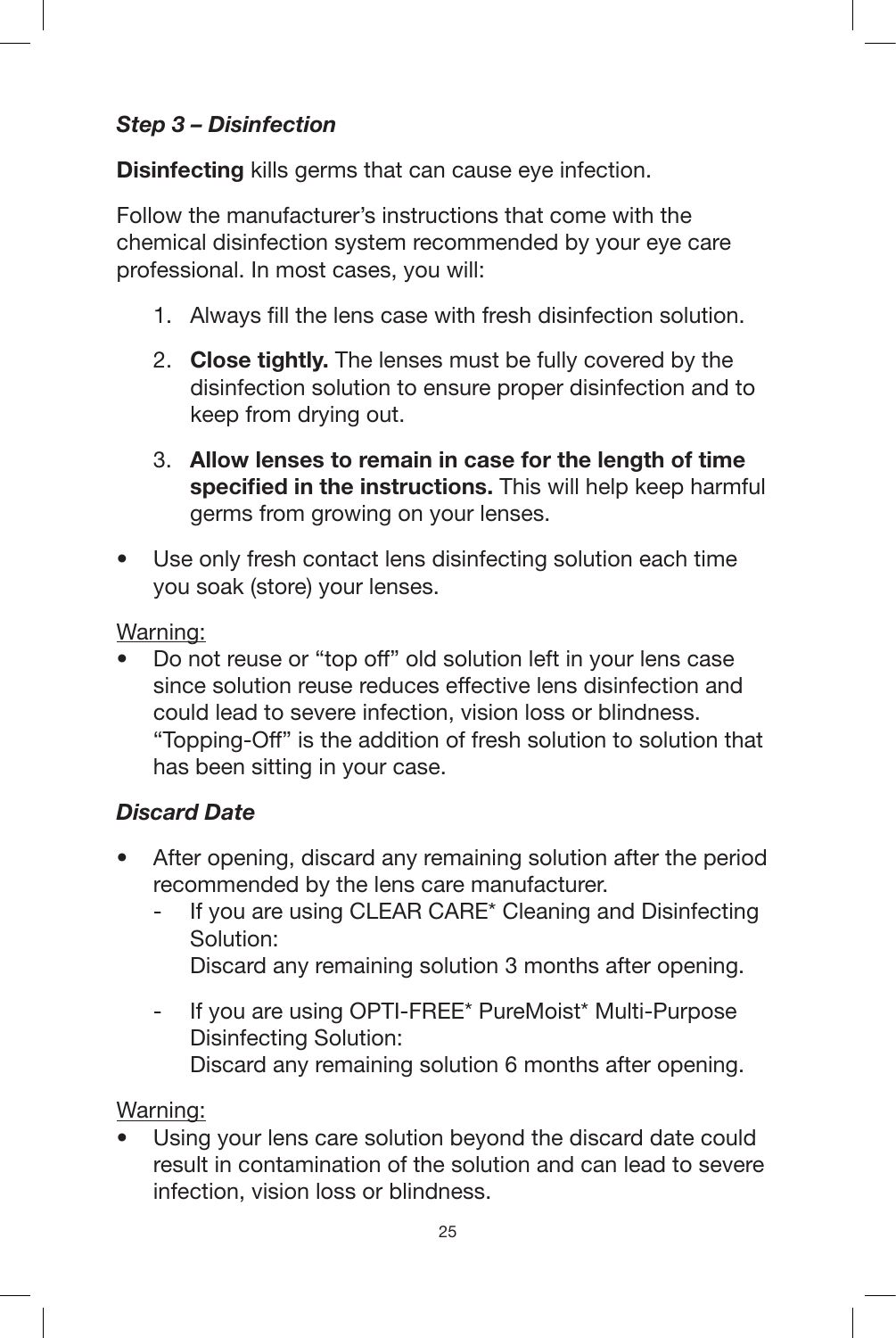## *Care of the Lens Case*

Contact lens cases can be a source of growth for harmful organisms. These germs may be present even when the case looks clean. Putting clean lenses in a dirty or contaminated case makes the lenses unsafe to wear.

Follow the instructions for use provided by the manufacturer of the lens case. If no specific instructions are provided, refer to the instructions below for a typical lens case:

- Always empty the lens case after putting the lenses on your eyes.
- Clean contact lens cases with digital rubbing using fresh, sterile disinfecting solutions/contact lens cleaner. Never use water. Cleaning should be followed by rinsing with fresh, sterile disinfecting solutions (never use water) and wiping the lens cases with fresh, clean tissue is recommended. Airdrying or recapping the lens case lids after use without any additional cleaning methods should be discouraged. If air drying, be sure that no residual solution remains in the case before allowing it to air dry.
- Replace your lens case at least once every 3 months, or as recommended by your eye care professional. Contact lens cases can be a source of bacterial growth.

#### Warning:

• Do not store your lenses or rinse your lens case with water or any non-sterile solution. Only use fresh disinfecting solution so you do not contaminate your lenses or lens case. Use of non-sterile solution can lead to severe infection, vision loss or blindness.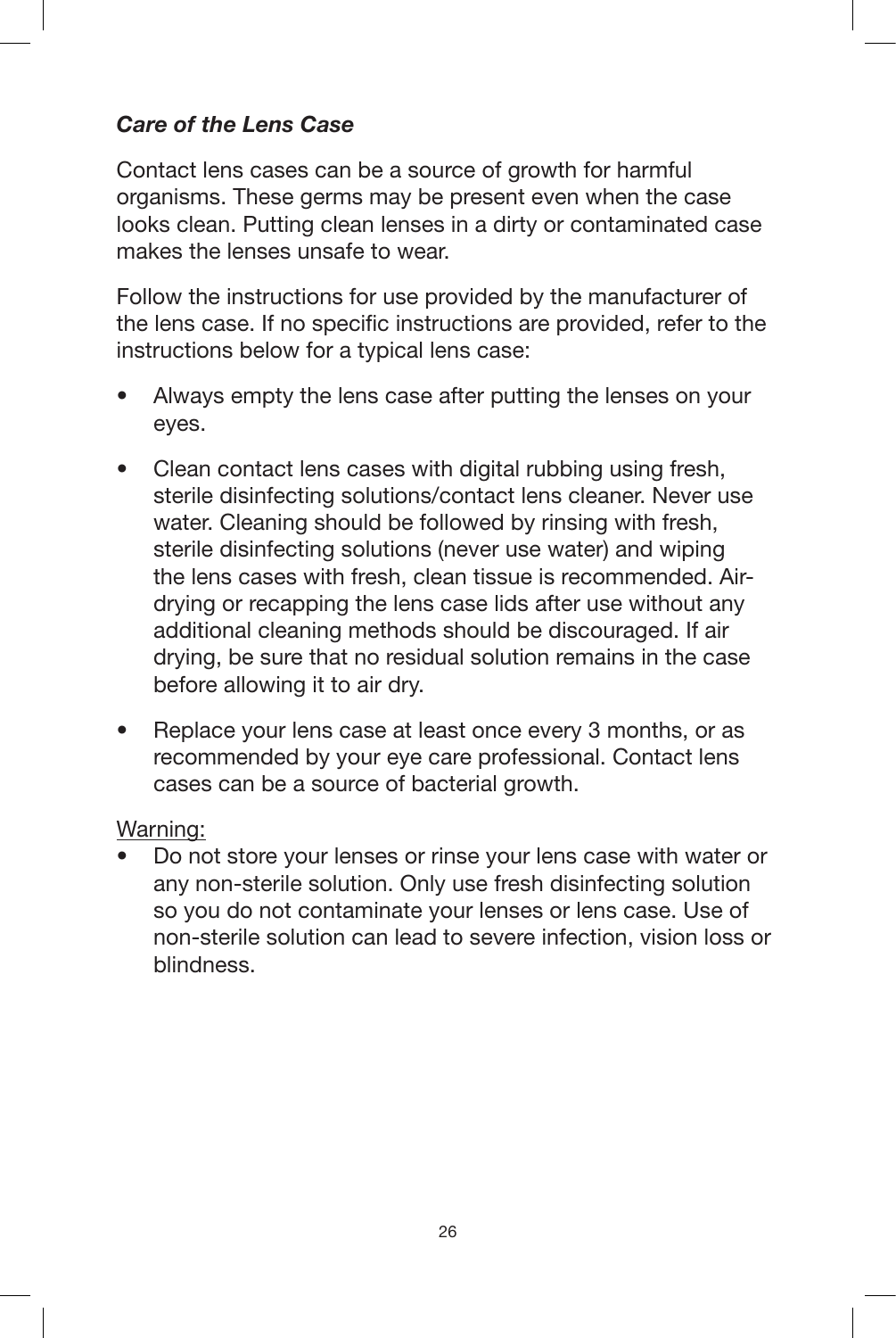# *OTHER IMPORTANT INFORMATION*

## *Using Lens Wetting Drops (Lens Lubricant)*

If wetting drops are recommended by your eye care professional, follow the directions for use provided by the manufacturer. Not all lens lubricants can be used with soft contact lenses.

### *If a Lens Dries Out*

• If a lens is exposed to air while off the eye it may become dry, brittle, and permanently damaged. If this should occur, discard the lens and use a new one to avoid possible irritation or injury to the eye.

#### *Care for a Sticking Lens*

- If a lens sticks (stops moving) or begins to dry on the eye, apply a lubricating solution recommended for soft lenses according to the manufacturer's instruction for use.
- Wait until the lens begins to move freely on the eye before trying to remove it. If the lens continues to stick, IMMEDIATELY consult your eye care professional.

### *Emergencies*

- If chemicals of any kind (household products, gardening solutions, laboratory chemicals, etc.) are splashed into the eyes:
	- Flush eyes immediately with tap water or fresh saline solution.
	- Remove the lenses and place them in the recommended storage solution.
	- Call or visit your eye care professional or a hospital emergency room immediately.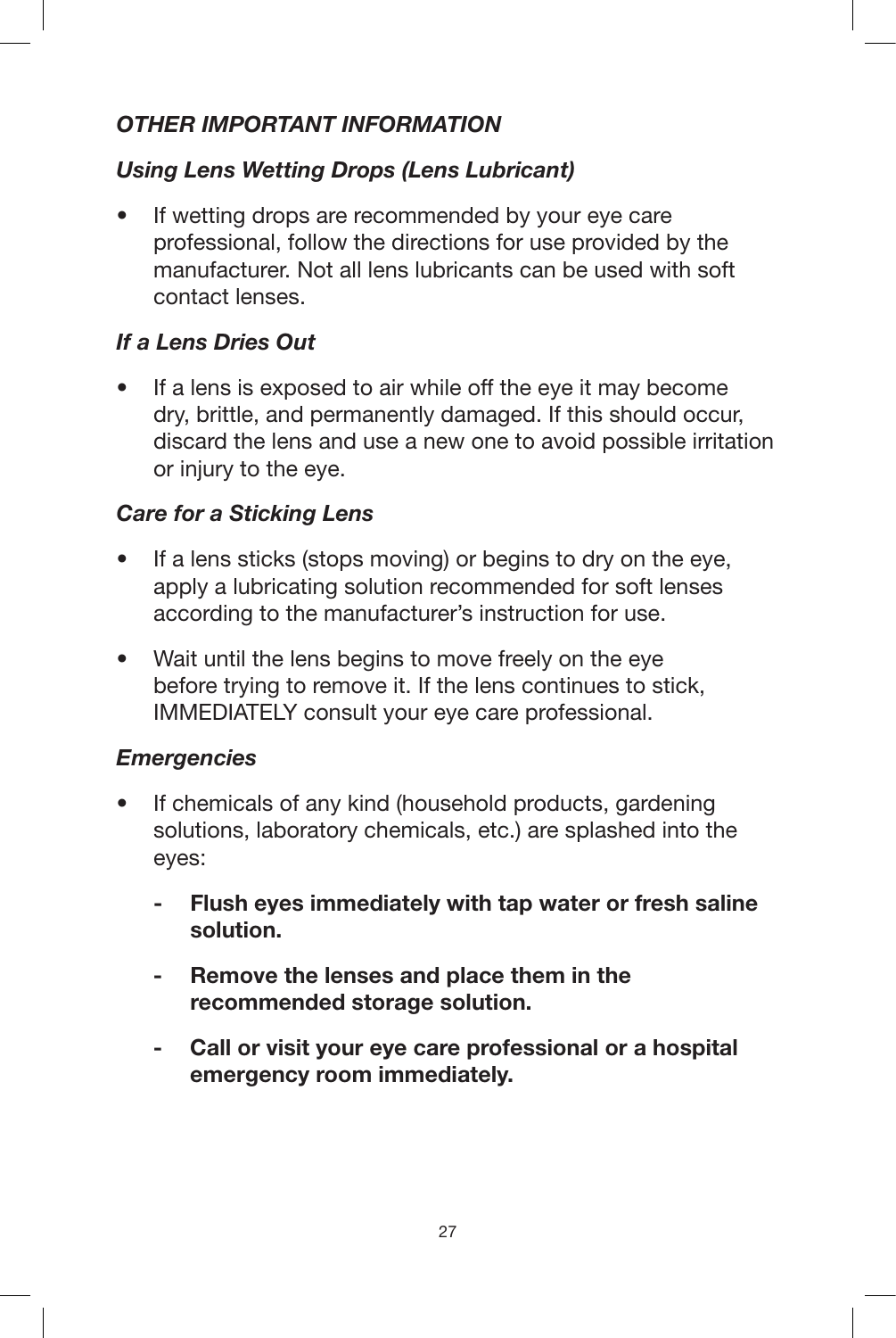## *INSTRUCTIONS FOR THE MONOVISION WEARER (SPHERICAL)*

- You should be aware that as with any type of lens correction, there are advantages and compromises to monovision contact lens therapy. The benefit of clear near vision in straight ahead and upward gaze that is available with monovision may be accompanied by a vision compromise that may reduce your distance visual acuity and depth perception for distance and near tasks. Some patients have experienced difficulty adapting to it. Symptoms, such as mild blurred vision, dizziness, headaches and a feeling of slight imbalance, may last for a brief minute or for several weeks as adaptation takes place. The longer these symptoms persist, the poorer your prognosis for successful adaptation. You should avoid visually demanding situations during the initial adaptation period. It is recommended that you first wear these contact lenses in familiar situations, which are not visually demanding. For example, it might be better to be a passenger, rather than a driver of an automobile, during the first few days of lens wear. It is recommended that you drive with monovision correction only if you pass the driver's license requirements with your monovision correction.
- Some monovision patients will never be fully comfortable functioning under low levels of illumination, such as driving at night. If this happens, you may want to discuss with your eye care professional having additional contact lenses prescribed so that both eyes are corrected for distance when sharp distance binocular vision is required.
- If you require very sharp near vision during prolonged close work, you may want to have additional lenses prescribed so that both eyes are corrected for near when sharp near vision binocular vision is required.
- Some monovision patients require supplemental spectacles to wear over the monovision contact lens correction to provide the clearest vision for critical tasks. You should discuss this with your eye care professional.
- It is important that you follow your eye care professional's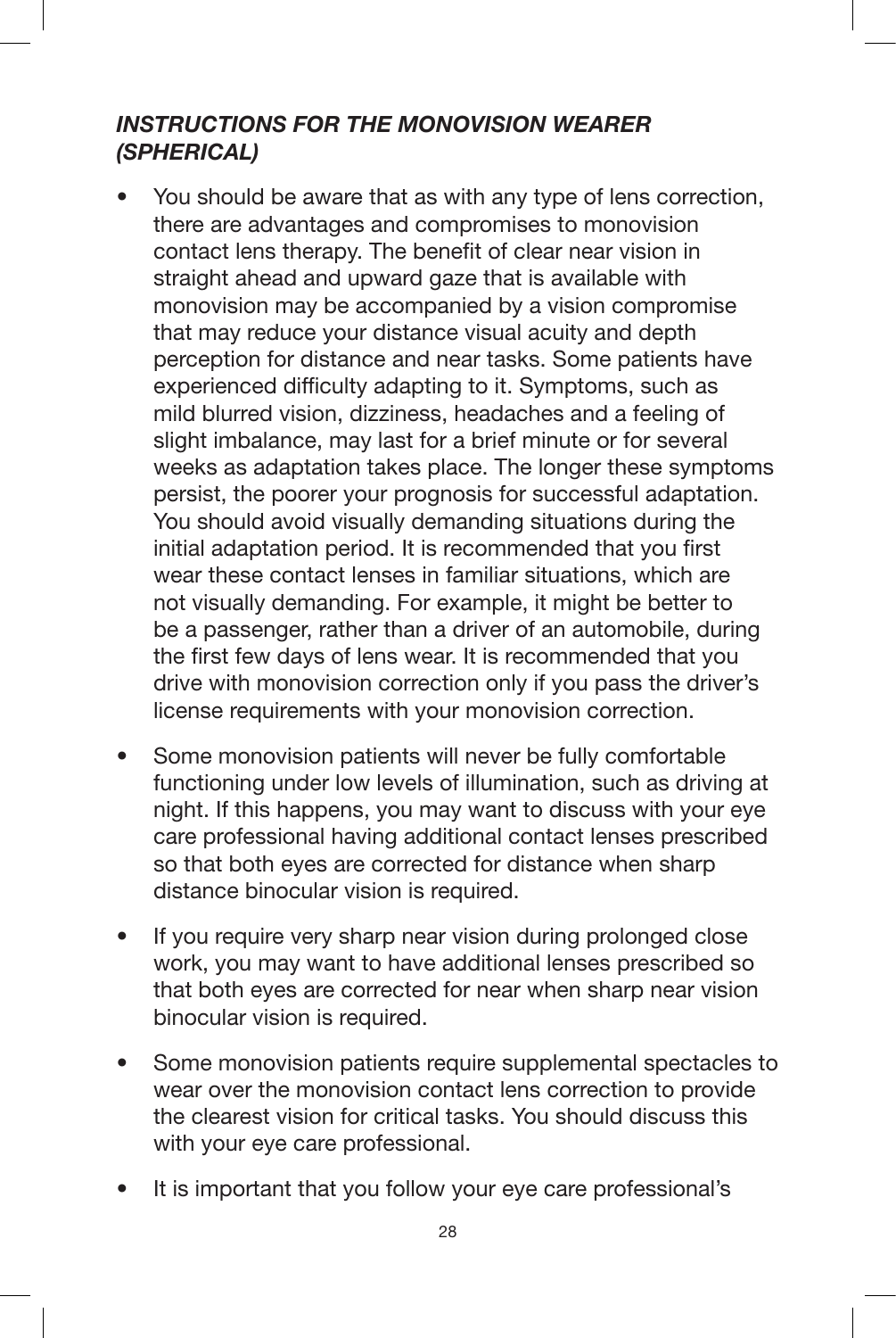suggestions for adaptation to monovision contact lens therapy. You should discuss any concerns that you may have during and after the adaptation period.

• The decision to be fit with a monovision correction is most appropriately left to the eye care professional in conjunction with you, after carefully considering and discussing your needs.

# *LENS CARE PRODUCT CHART FOR SOFT CONTACT LENSES*

| <b>CLEAR CARE* Cleaning and</b><br>Hydrogen Peroxide<br>based solution for<br><b>Disinfecting Solution</b><br>cleaning disinfecting, and<br>protein removal |                                                                               |
|-------------------------------------------------------------------------------------------------------------------------------------------------------------|-------------------------------------------------------------------------------|
| <b>OPTI-FREE* PureMoist*</b><br><b>Multi-Purpose Disinfecting</b><br><b>Solution</b>                                                                        | Multi-purpose solution<br>for cleaning, rinsing,<br>disinfecting and storing. |
| <b>OPTI-FREE* PureMoist*</b><br><b>Rewetting Drops</b>                                                                                                      | Lubricating and rewetting                                                     |
| <b>Other Alcon Lens Care Products</b>                                                                                                                       |                                                                               |
| AQuify* Long-Lasting Comfort<br><b>Drops</b>                                                                                                                | Lubricating and rewetting                                                     |
| UNIZYME <sup>*</sup> Enzymatic Cleaner                                                                                                                      | <b>Enzymatic Cleaner for</b><br>contact lens protein<br>removal               |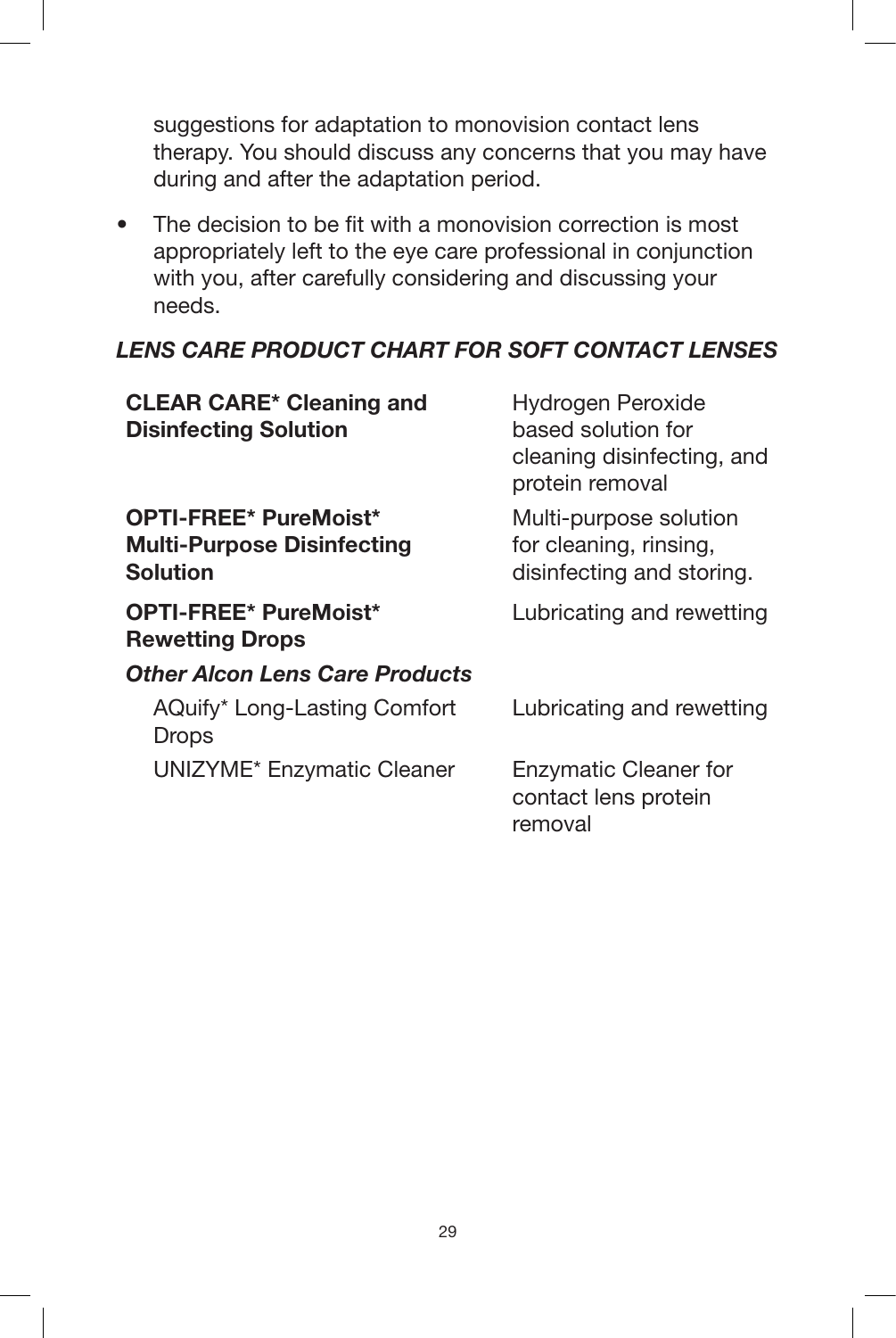This page intentionally left blank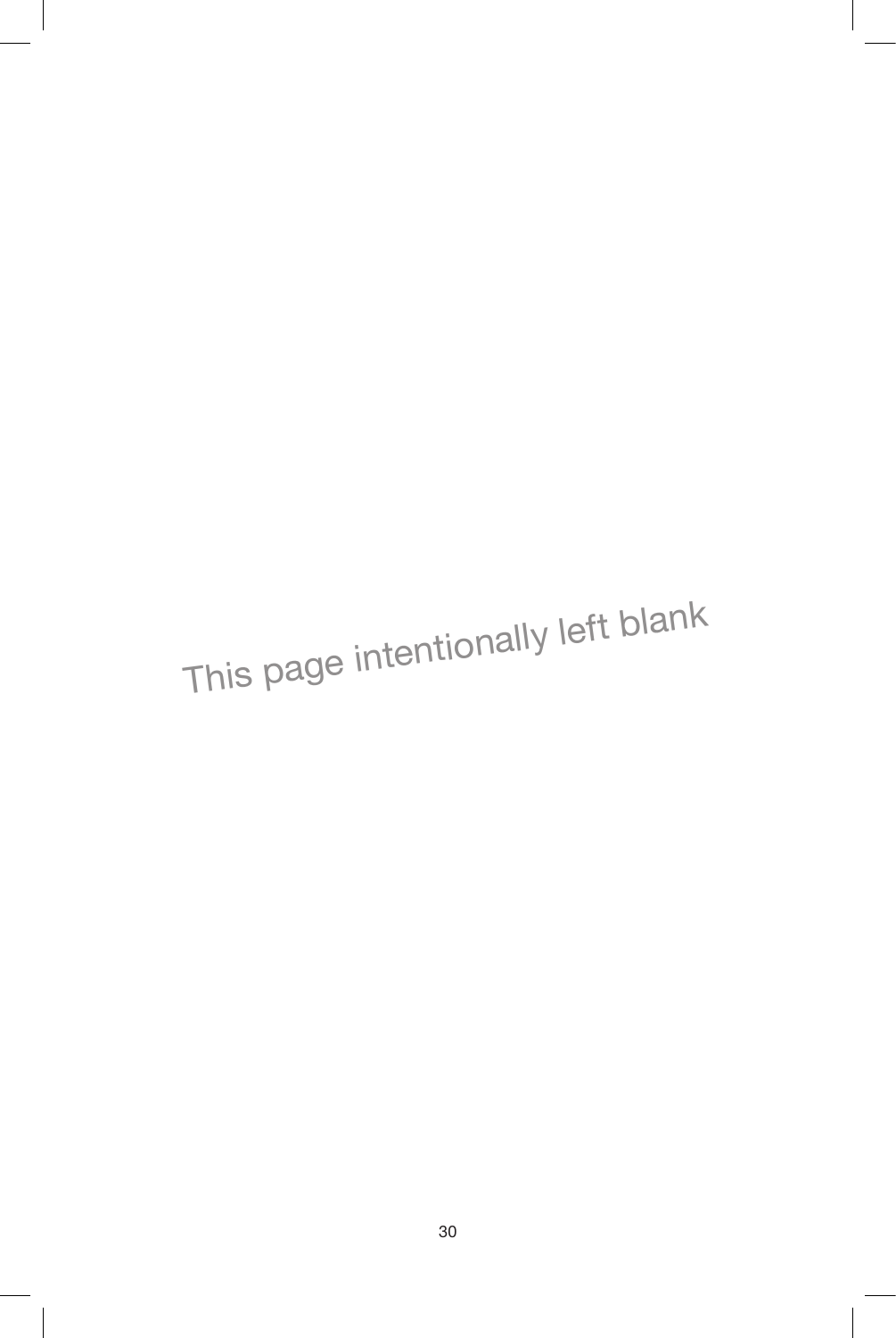#### *WEARER INFORMATION*

Eye Care Professional Contact Lens Information: Name: Lens Brand/Type: Street: Prescription/Date: City/State/Zip: Phone:

#### *WEAR & REPLACEMENT SCHEDULES:*

The wearing and replacement schedules should be determined by your eye care professional. Patients tend to over wear the lenses initially. It is very important to adhere to the initial maximum wearing schedule.

AIR OPTIX\* COLORS contact lenses are for daily wear only. Do not sleep in lenses.

Alcon recommends a replacement schedule of up to four weeks for AIR OPTIX\* COLORS contact lenses. However, the eye care professional is encouraged to determine a lens replacement schedule based upon the response of the patient.

| <b>Initial Wearing Schedule:</b><br><b>DAY DATE</b><br>(Month/Day) | Wearing<br><b>Time</b><br>(# Hours) | <b>DAY</b><br><b>DATE</b><br>(Month/Day) | Wearing<br><b>Time</b><br>(# Hours) |
|--------------------------------------------------------------------|-------------------------------------|------------------------------------------|-------------------------------------|
| 2<br>3                                                             |                                     | 6                                        |                                     |
| 4<br>5                                                             |                                     | 9<br>10                                  |                                     |

*Replacement Schedule:*

*Replace lenses every \_\_\_\_\_\_\_\_\_\_\_\_\_\_\_\_\_\_\_\_ days or* 

*every* /

*LENS CARE SUPPLIES (Product Name or Manufacturer):*

| <b>Saline Solution:</b>  | <b>Disinfecting Solution:</b> |  |
|--------------------------|-------------------------------|--|
| Daily Cleaning Solution: | <b>Lens Wetting Drops:</b>    |  |

#### *Appointment Schedule:*

Regular checkups, as determined by your eye care professional, are extremely important.

| Date: | ™e: ⊓ | Date: | Time: |  |
|-------|-------|-------|-------|--|
| Date: | Time: | Date: | Time: |  |

*Important: In the event that you experience difficulty wearing your lenses or do not understand the instructions given you, DO NOT WAIT for your next appointment. Phone your eye care professional immediately.*